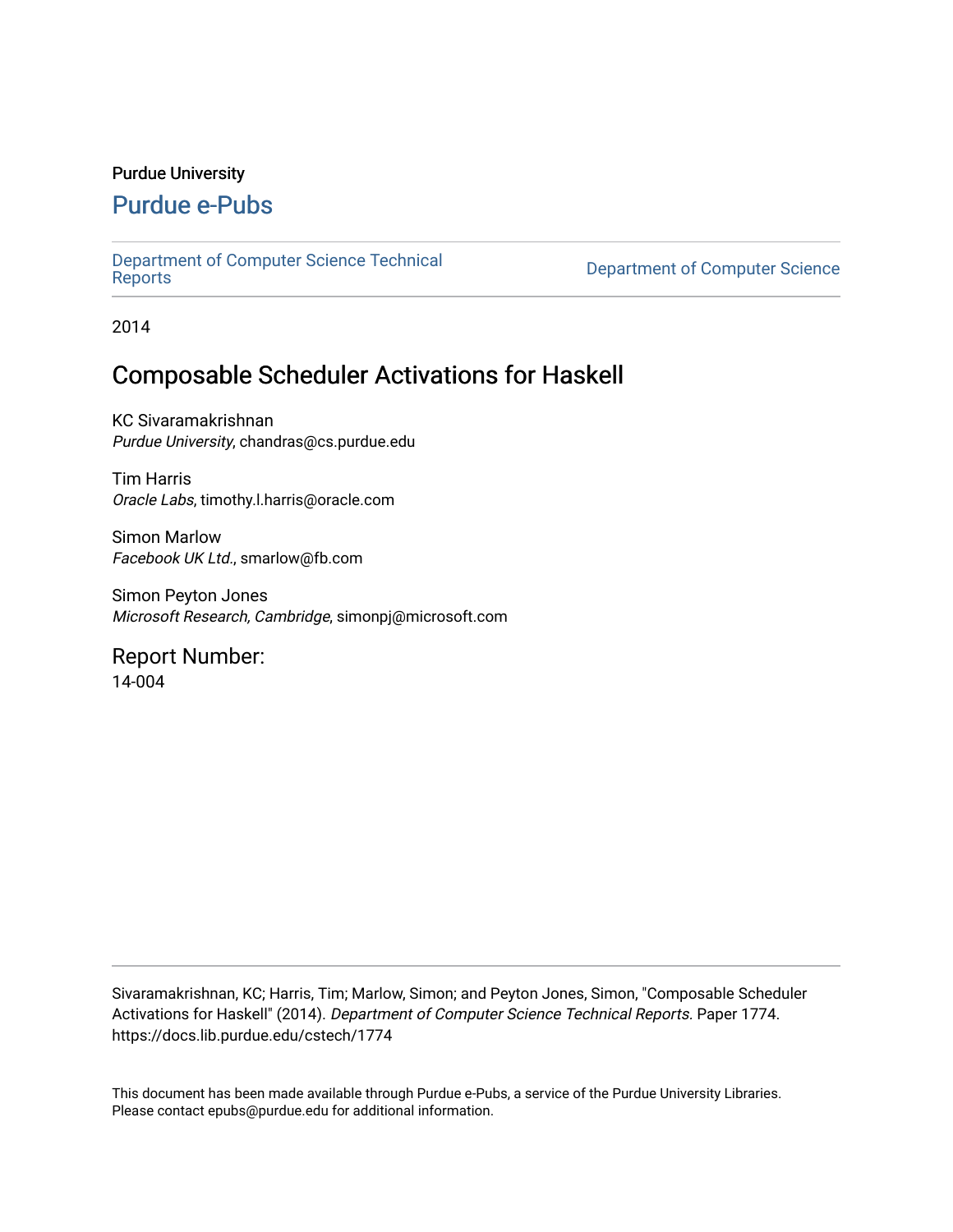# Composable Scheduler Activations for Haskell

KC Sivaramakrishnan

Purdue University chandras@cs.purdue.edu

Tim Harris<sup>1</sup> Oracle Labs timothy.l.harris@oracle.com

Abstract

The runtime for a modern, concurrent, garbage collected language like Java or Haskell is like an operating system: sophisticated, complex, performant, but alas very hard to change. If more of the runtime system were in the high level language, it would be far more modular and malleable. In this paper, we describe a novel concurrency substrate design for the Glasgow Haskell Compiler (GHC) that allows multicore schedulers for concurrent and parallel Haskell programs to be safely and modularly described as libraries in Haskell. The approach relies on abstracting the interface to the user-implemented schedulers through scheduler activations, together with the use of Software Transactional Memory (STM) to promote safety in a multicore context.

# 1. Introduction

High performance, multicore-capable runtime systems (RTS) for garbage-collected languages have been in widespread use for many years. Examples include virtual machines for popular object-oriented languages such as Oracle's Java HotSpot VM [12], IBM's Java VM [13], Microsoft's Common Language Runtime (CLR) [19], as well as functional language runtimes such as Manticore [22], MultiMLton [27] and the Glasgow Haskell Compiler (GHC) [8].

These runtime systems tend to be complex monolithic pieces of software, written not in the high-level source language (Java, Haskell, etc), but in an unsafe, systems programming language (usually  $C$  or  $C_{++}$ ). They are highly concurrent, with extensive use of locks, condition variables, timers, asynchronous I/O, thread pools, and other arcana. As a result, they are extremely difficult to modify, even for their own authors. Moreover, such modifications typically require a rebuild of the runtime, so it is not an easy matter to make changes on a program-by-program basis, let alone within a single program.

Simon Marlow<sup>1</sup> Facebook UK Ltd. smarlow@fb.com

Simon Peyton Jones Microsoft Research, Cambridge simonpj@microsoft.com

This lack of malleability is particularly unfortunate for the *thread scheduler*, which governs how the computational resources of the multi-core are deployed to run zillions of lightweight high-level language threads. A broad range of strategies are possible, including ones using priorities, hierarchical scheduling, gang scheduling, and work stealing. Different strategies might suit different multi-cores, or different application programs or parts thereof. *The goal of this paper is, therefore, to allow programmers to write a User Level Scheduler (ULS), as a library written the high level language itself.* Not only does this make the scheduler more modular and changeable, but it can readily be varied between programs, or even within a single program.

The difficulty is that the scheduler interacts intimately with other aspects of the runtime such as transactional memory or blocking I/O. Our main contribution is the design of an interface that allows expressive user-level schedulers to interact cleanly with these low-level communication and synchronisation primitives:

- We present a new concurrency substrate design for Haskell that allows application programmers to write schedulers for Concurrent Haskell programs in Haskell (Section 3). These schedulers can then be plugged-in as ordinary user libraries in the target program.
- By abstracting the interface to the ULS through *scheduler activations*, our concurrency substrate seamlessly integrates with the existing RTS concurrency support such as MVars, asynchronous exceptions [16], safe foreign function interface [17], software transactional memory [10], resumable black-holes [20], etc. The RTS makes *upcalls* to the activations whenever it needs to interact with the ULS. This design absolves the scheduler writer from having to reason about the interaction between the ULS and the RTS, and thus lowering the bar for writing new schedulers.
- Concurrency primitives and their interaction with the RTS are particularly tricky to specify and reason about. An unusual feature of this paper is that we precisely formalise not only the concurrency substrate primitives (Section 5), but also their interaction with the RTS concurrency primitives (Section 6).
- We present an implementation of our concurrency substrate in GHC. Experimental evaluation indicate that the

<sup>&</sup>lt;sup>1</sup> This work was done at Microsoft Research, Cambridge.

<sup>[</sup>Copyright notice will appear here once 'preprint' option is removed.]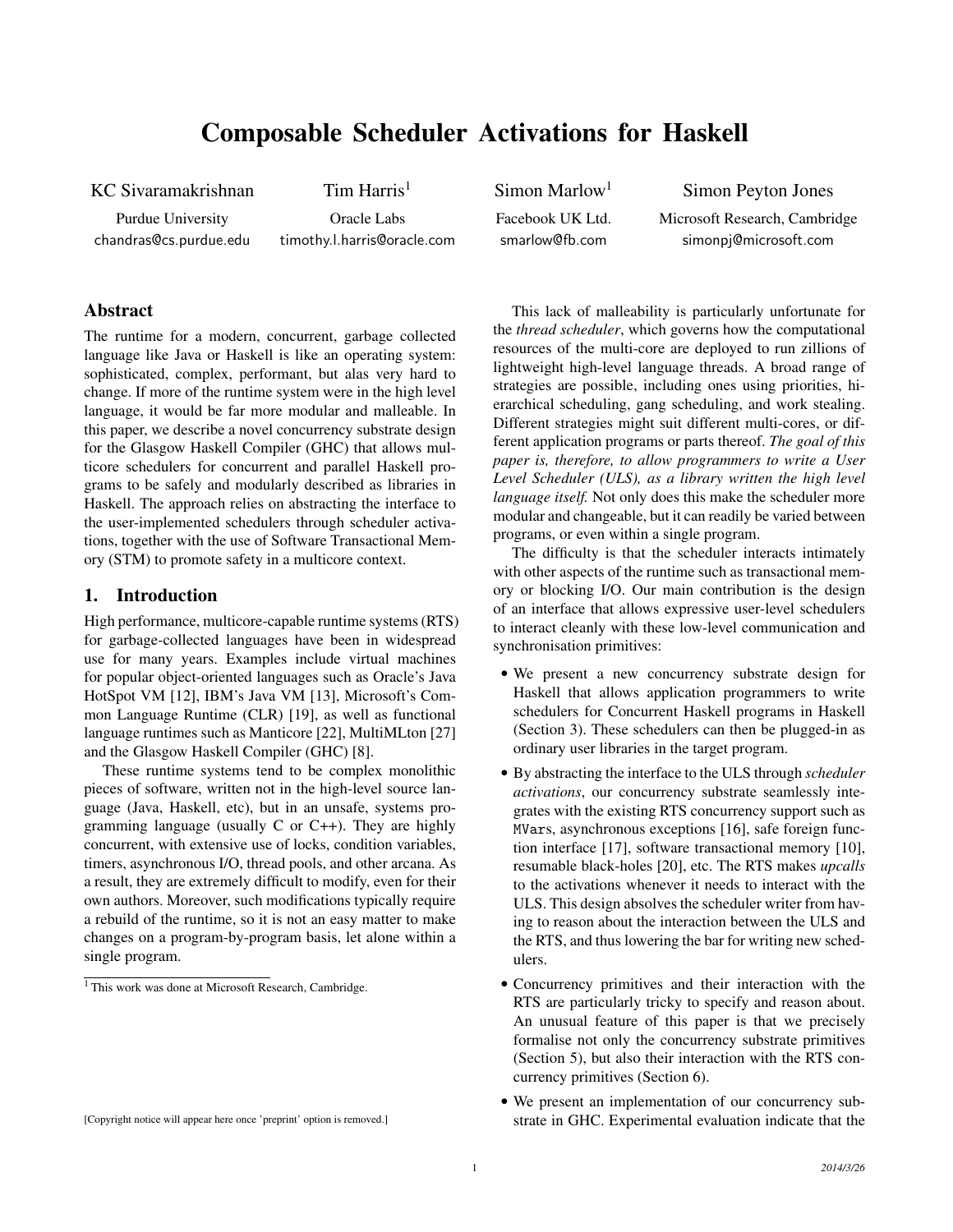

Figure 1. The anatomy of the Glasgow Haskell Compiler runtime system

performance of ULS's is comparable to the highly optimised default scheduler of GHC (Section 7).

# 2. Background

To understand the design of the new concurrency substrate for Haskell, we must first give some background on the existing RTS support for concurrency in our target platform – the Glasgow Haskell Compiler (GHC). We then articulate the goals of our concurrency substrate.

#### 2.1 The GHC runtime system

GHC has a sophisticated, highly tuned RTS that has a rich support for concurrency with advanced features such as software transactional memory [10], asynchronous exceptions [16], safe foreign function interface [17], and transparent scaling on multicores [9]. The Haskell programmer can use very lightweight Haskell *threads*, which are executed by a fixed number of Haskell execution contexts, or *HECs*. Each HEC is in turn animated by an operating system thread; in this paper we use the term *tasks* for these OS threads, to distinguish them from Haskell threads. The choice of which Haskell thread is executed by which HEC is made by the *scheduler*.

GHC's current scheduler is written in C, and is hardwired into the RTS (Figure 1). It uses a single run-queue per processor, and has a single, fixed notion of work-sharing to move work from one processor to another. There is no notion of thread priority; nor is there support for advanced scheduling policies such as gang or spatial scheduling. From an application developer's perspective, the lack of flexibility hinders deployment of new programming models on top of GHC such as data-parallel computations [4, 15], and applications such as virtual machines [7] and web-servers [11] that can benefit from the ability to define custom scheduling policies.

#### 2.2 The challenge

Because there is such a rich design space for schedulers, our goal is to allow a user-level scheduler (ULS) to be written in Haskell, giving programmers the freedom to experiment

with different scheduling or work-stealing algorithms. Indeed, we would like the ability to combine *multiple* ULS's in the same program. For example, in order to utilise the best scheduling strategy, a program could dynamically switch from a priority-based scheduler to gang scheduling when switching from general purpose computation to data-parallel computation. Applications might also combine the schedulers in a *hierarchical* fashion; a scheduler receives computational resources from its parent, and divides them among its children.

This goal is not not easy to achieve. The scheduler interacts intimately with other RTS components including

- MVars and transactional memory [10] allow Haskell threads to communicate and synchronise; they may cause threads to block or unblock.
- The garbage collector must somehow know about the run-queue on each HEC, so that it can use it as a root for garbage collection.
- Lazy evaluation means that if a Haskell thread tries to evaluate a thunk that is already under evaluation by another thread (it is a "black hole"), the former must block until the thunk's evaluation is complete [9]. Matters are made more complicated by asynchronous exceptions, which may cause a thread to abandon evaluation of a thunk, replacing the thunk with a "resumable black hole".
- A foreign-function call may block (e.g. when doing I/O). GHC's RTS has can schedule a fresh task (OS thread) to re-animate the HEC, blocking the in-flight Haskell thread, and scheduling a new one [17].

All of these components do things like "block a thread" or "unblock a thread" that require interaction with the scheduler. One possible response, taken by Li *et al* [14] is to program these components, too, into Haskell. The difficulty is that all they are intricate and highly-optimised. Moreover, unlike scheduling, there is no call from Haskell's users for them to be user-programmable.

Instead, our goal is to tease out the scheduler implementation from rest of the RTS, establishing a clear API between the two, and leaving unchanged the existing implementation of MVars, STM, black holes, FFI, and so on.

Lastly, schedulers are themselves concurrent programs, and they are particularly devious ones. Using the facilities available in C, they are extremely hard to get right. Given that the ULS will be implemented in Haskell, we would like to utilise the concurrency control abstractions provided by Haskell (notably transactional memory) to simplify the task of scheduler implementation.

# 3. Design

In this section, we describe the design of our concurrency substrate and present the concurrency substrate API. Along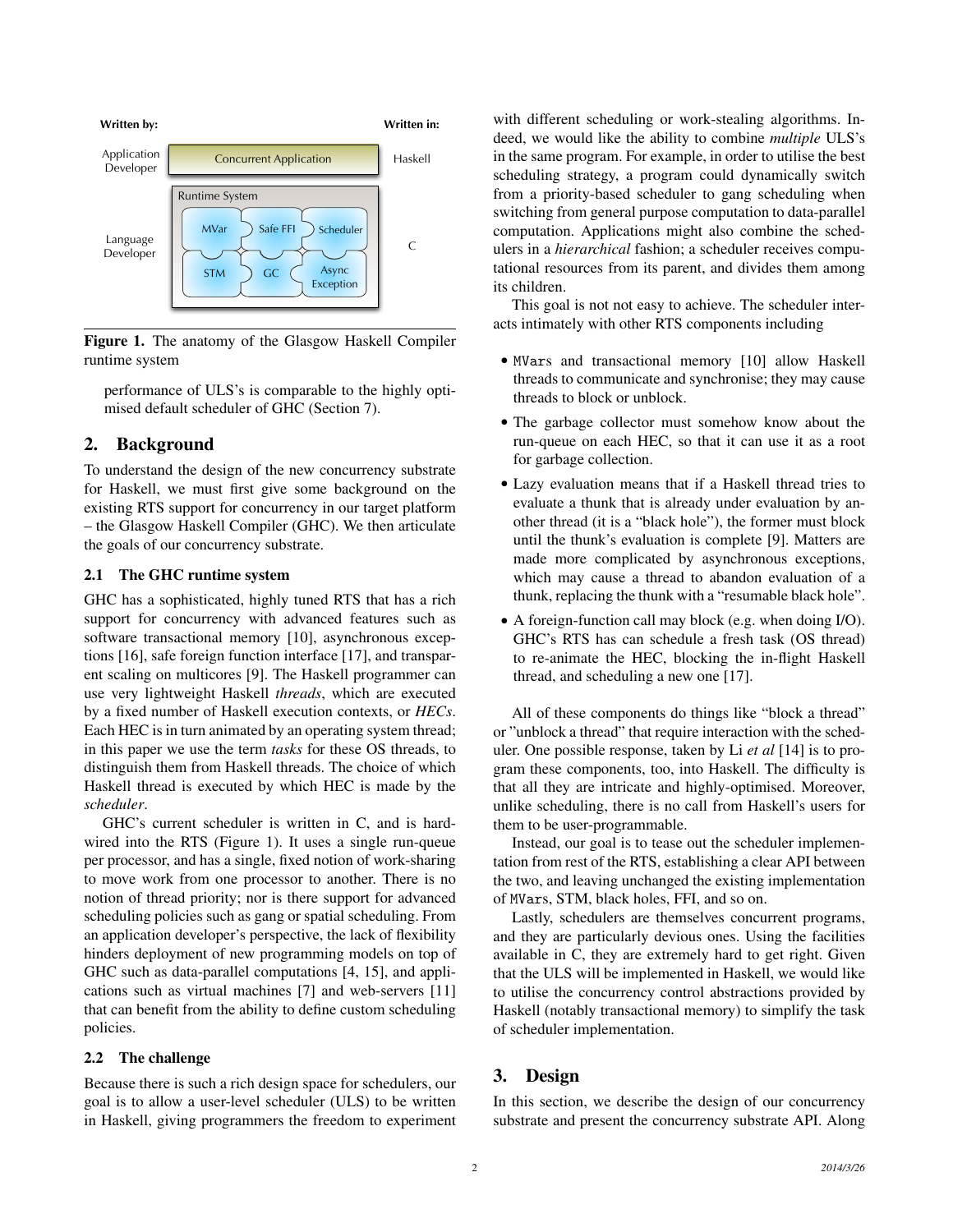the way, we will describe how our design achieves the goals put forth in the previous section.

#### 3.1 Scheduler activation

Our key observation is that the interaction between the scheduler and the rest of the RTS can be reduced to two fundamental operations:

- 1. Block operation. The currently running thread blocks on some event in the RTS. The execution proceeds by switching to the next available thread from the scheduler.
- 2. Unblock operation. The RTS event that a blocked thread is waiting on occurs. After this, the blocked thread is resumed by adding it to the scheduler.

For example, in Haskell, a thread might encounter an empty MVar while attempting to take the value from it<sup>2</sup>. In this case, the thread performing the MVar read operation should block. Eventually, the MVar might be filled by some other thread (analogous to lock release), in which case, the blocked thread is unblocked and resumed with the value from the MVar. As we will see, all of the RTS interactions (as well as the interaction with the concurrency libraries) fall into this pattern.

Notice that the RTS blocking operations enqueue and dequeue threads from the scheduler. But the scheduler is now implemented as a Haskell library. So how does the RTS find the scheduler? We could equip each HEC with a fixed scheduler, but it is much more flexible to equip each Haskell *thread* with its own scheduler. That way, different threads (or groups thereof) can have different schedulers.

But what precisely is a "scheduler"? In our design, the scheduler is represented by two function values, or scheduler *activations*<sup>3</sup> . Every user-level thread has a *dequeue activation* and an *enqueue activation*. The activations provide an abstract interface to the ULS to which the thread belongs to. At the very least, the dequeue activation fetches the next available thread from the ULS encapsulated in the activation, and the enqueue activation adds the given thread to the encapsulated ULS. The activations are stored at known offsets in the thread object so that the RTS may find it. The RTS makes *upcalls* to the activations to perform the enqueue and dequeue operations on a ULS.

Figure 2 illustrates the modified RTS design that supports the implementation of ULS's. The idea is to have a minimal concurrency substrate which is implemented in C and is a part of the RTS. The substrate not only allows the programmer to implement schedulers as Haskell libraries, but also enables other RTS mechanisms to interface with the userlevel schedulers through upcalls to the activations.

Figure 3 illustrates the steps associated with blocking on an RTS event. Since the scheduler is implemented in user-



Figure 2. New GHC RTS design with Concurrency Substrate.



Figure 3. Blocking on an RTS event.

space, each HEC in the RTS is aware of only the currently running thread, say t. Suppose thread t waits for an abstract event e in the RTS, which is currently disabled. Since the thread t cannot continue until e is enabled, the RTS adds t to the queue of threads associated with e, which are currently waiting for e to be enabled. Notice that the RTS "owns" t at this point. The RTS now invokes the dequeue activation associated with t, which returns the next runnable thread from t's scheduler queue, say t'. This HEC now switches control to t' and resumes execution. The overall effect of the operation ensure that although the thread  $t$  is blocked,  $t$ 's scheduler (and the threads that belong to it) is not blocked.



Figure 4. Unblocking from an RTS event.

Figure 4 illustrates the steps involved in unblocking from an RTS event. Eventually, the disabled event e can become enabled. At this point, the RTS wakes up all of the threads waiting on event e by invoking their enqueue activation. Suppose we want to resume the thread t which is blocked on e. The RTS invokes t's enqueue activation to add t to

 $2$  This operation is analogous to attempting to take a lock that is currently held by some other thread.

<sup>&</sup>lt;sup>3</sup> The term "activation" comes from the operating systems literature [1]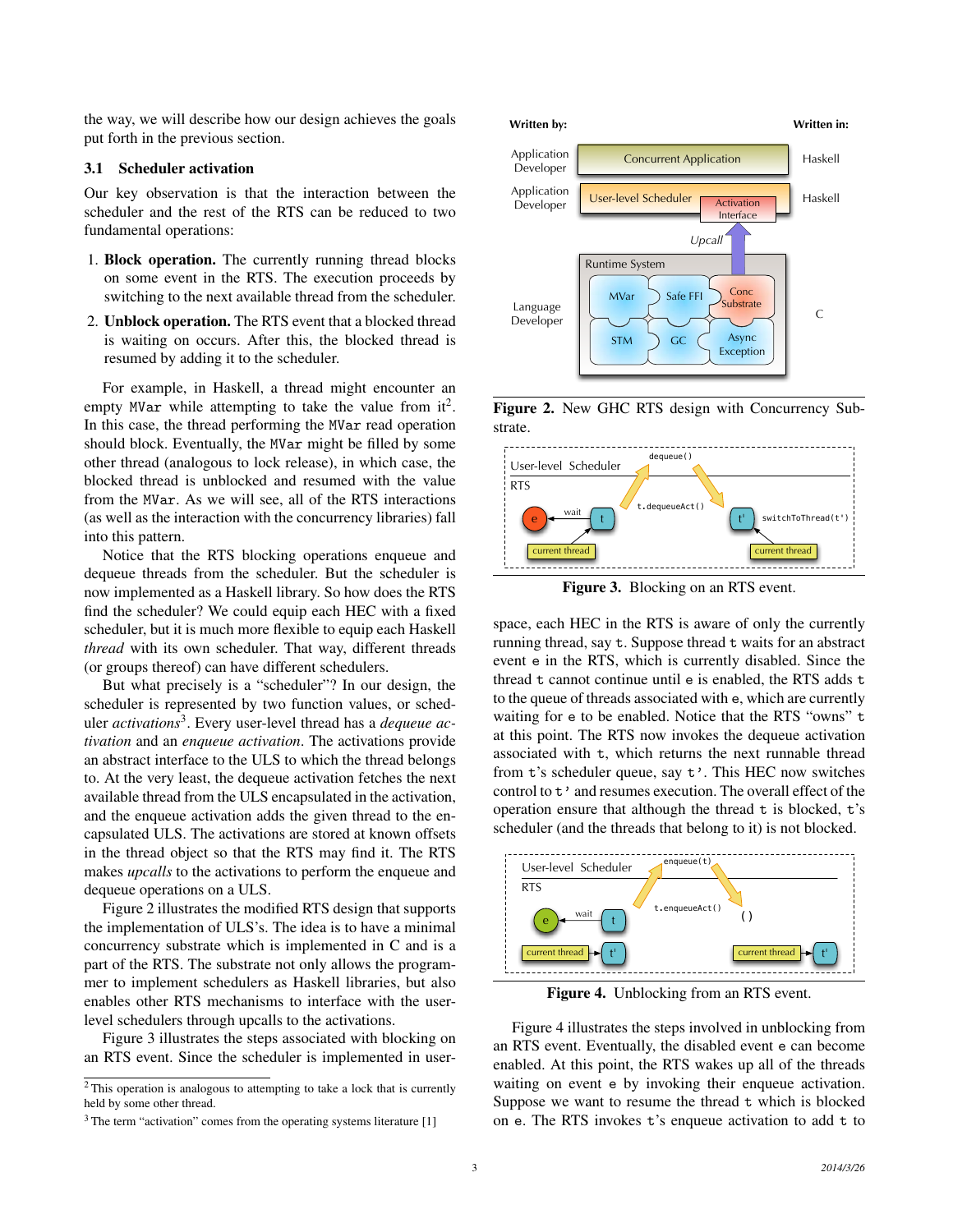its scheduler. Since t's scheduler is already running, t will eventually be scheduled again.

## 3.2 Software transactional memory

Since Haskell computations can run in parallel on different HECs, the substrate must provide a method for safely coordinating activities across multiple HECs. Similar to Li's substrate design [14], we adopt *transactional memory* (STM), as the sole multiprocessor synchronisation mechanism exposed by the substrate. Using transactional memory, rather than locks and condition variables make complex concurrent programs much more modular and less error-prone [10] – and schedulers are prime candidates, because they are prone to subtle concurrency bugs.

# 3.3 Concurrency substrate

Now that we have motivated our design decisions, we will present the API for the concurrency substrate. The concurrency substrate includes the primitives for instantiating and switching between language level threads, manipulating thread local state, and an abstraction for scheduler activations. The API is presented below:

```
data SCont
type DequeueAct = SCont -> STM SCont
type EnqueueAct = SCont -> STM ()
-- activation interface
dequeueAct :: DequeueAct
enqueueAct :: EnqueueAct
-- SCont manipulation<br>newSCont :: IO ()
                newSCont :: IO () -> IO SCont
switch :: (SCont -> STM SCont) -> IO ()
runOnIdleHEC :: SCont -> IO ()
-- Manipulating local state
setDequeueAct :: DequeueAct -> IO ()
setEnqueueAct :: EnqueueAct -> IO ()<br>getAux :: SCont -> STM Dynami
                 :: SCont -> STM Dynamic
setAux :: SCont -> Dynamic -> STM ()
```
# 3.3.1 Activation interface

Rather than directly exposing the notion of a "thread", the substrate offers *one-shot continuations* [3], which is of type SCont. An SCont is a heap-allocated object representing the current state of a Haskell computation. In the RTS, SConts are represented quite conventionally by a heap-allocated Thread Storage Object (TSO), which includes the computations stack and local state, saved registers, and program counter. Unreachable SConts are garbage collected.

The call (dequeueAct s) invokes s's dequeue activation, passing  $s$  to it like a "self" parameter. The return type of dequeueAct indicates that the computation encapsulated in the dequeueAct is transactional (under STM monad<sup>4</sup>), which when discharged, returns an SCont. Similarly, the call (enqueueAct s) invokes the enqueue activation transactionally, which enqueues s to its ULS.

Since the activations are under STM monad, we have the assurance that the ULS' cannot be built with low-level unsafe components such as locks and condition variables. Such low-level operations would be under IO monad, which cannot be part of an STM transaction. Thus, our concurrency substrate statically prevents the implementation of potentially unsafe schedulers.

# 3.3.2 SCont management

The substrate offers primitives for creating, constructing and transferring control between SConts. The call (newSCont  $M$ ) creates a new SCont that, when scheduled, executes M. By default, the newly created SCont is associated with the ULS of the invoking thread. This is done by copying the invoking SCont's activations.

An SCont is scheduled (i.e. is given control of a HEC) by the switch primitive. The call (switch  $M$ ) applies  $M$  to the current continuation s. Notice that  $(M s)$  is an STM computation. In a single atomic transaction switch performs the computation  $(M s)$ , yielding an SCont s', and switches control to s'. Thus, the computation encapsulated by s' becomes the currently running computation on this HEC.

Since our continuations are one-shot, capturing a continuation simply fetches the reference to the underlying TSO object. Hence, continuation capture involves no copying, and is cheap. Using the SCont interface, a cooperative scheduler can be built as follows:

yield :: IO () yield = switch  $(\succeq s \rightarrow \text{enqueueAct} s \rightarrow \text{dequeueAct} s)$ 

# 3.4 Parallel SCont execution

When the program begins execution, a fixed number of HECs (N) is provided to it by the environment. This signifies the maximum number of *parallel* computations in the program. Of these, one of the HEC runs the main IO computation. All other HECs are in idle state. The call runOnIdleHEC s initiates parallel execution of SCont s on an idle HEC. Once the SCont running on a HEC finishes evaluation, the HEC moves back to the idle state.

Notice that the upcall from the RTS to the dequeue activation as well as the body of the switch primitive return an SCont. This is the SCont to which the control would switch to subsequently. But what if such an SCont cannot be found? This situation can occur during multicore execution, when the number of available threads is less than the number of HECs. If a HEC does not have any work to do, it better be put to sleep.

Notice that the result of the dequeue activation and the body of the switch primitive are STM transactions. GHC today supports blocking operations under STM. When the programmer invokes retry inside a transaction, the RTS blocks the thread until another thread writes to any of the transactional variables read by the transaction; then the thread is re-awoken, and retries the transaction [10]. This

 $^4\texttt{http://hackage.haskell.org/package/stm-2.1.1.0/docs/}$ Control-Concurrent-STM.html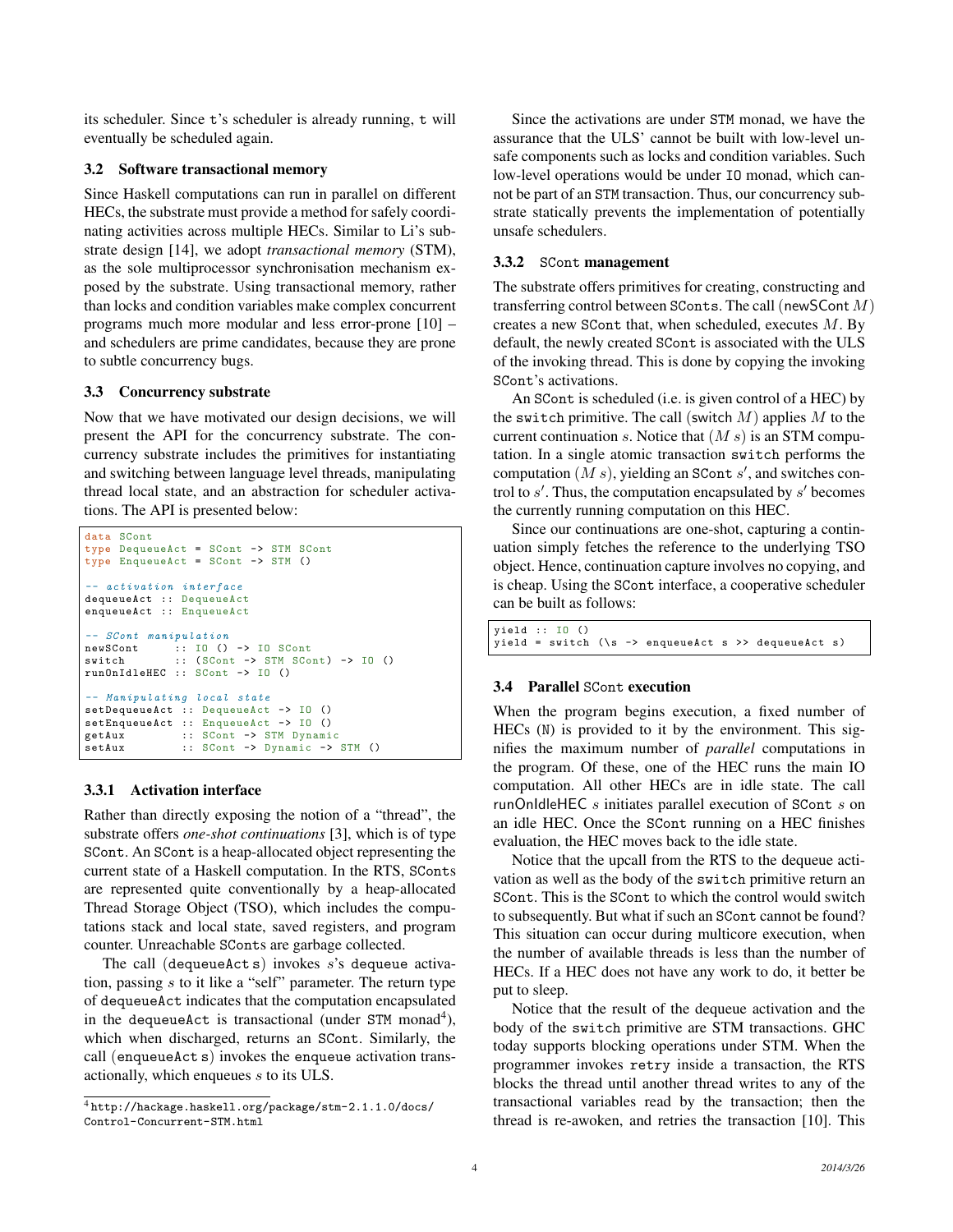is entirely transparent to the programmer. Along the same lines, we interpret the use of retry within a switch or dequeue activation transaction as putting the whole HEC to sleep. We use the existing RTS mechanism to resume the thread when work becomes available on the scheduler.

#### 3.5 SCont local state

The activations of an SCont can be read by dequeueAct and enqueueAct primitives. In effect, they constitute the SCont-local state. Local state is often convenient for other purposes, so we also provide a single dynamically-typed<sup>5</sup> field, the "aux-field", for arbitrary user purposes. The auxfield can be read from and written to using the primitives getAux and setAux. The API additionally allows an SCont to change its own scheduler through setDequeueAct and setEnqueueAct primitives.

## 4. Developing concurrency libraries

In this section, we will utilise the concurrency substrate to implement a multicore capable, round-robin, work-sharing scheduler and a user-level MVar implementation.

## 4.1 User-level scheduler

The first step in designing a scheduler is to describe the scheduler data structure. We utilise an array of runqueues, with one queue per HEC. Each runqueue is represented by a transactional variable (a TVar), which can hold a list of SConts.

 $newtype$  Sched = Sched ( $Array$  Int (TVar[SCont]))

The next step is to provide an implementation for the scheduler activations.

```
dequeueActivation :: Sched -> SCont -> STM SCont
dequeueActivation (Sched pa) = do cc <- getCurrentHEC -- get curren
                            get current HEC number
  l <- readTVar $ pa ! cc
  case l of
    [] -> retry
    x : tl -> do
      writeTVar (pa!cc) tl
       return x
enqueueActivation :: Sched -> SCont -> STM ()
enqueueActivation (Sched pa) sc = do
  dyn <- getAux sc
  let (\text{hec}:: Int, _:: TVar Int) = from Just $
       fromDynamic dyn
  l <- readTVar $ pa ! hec
  writeTVar (pa!hec) $ 1++[sc]
```
dequeueActivation either returns the SCont at the front of the runqueue and updates the runqueue appropriately, or puts the HEC to sleep if the queue is empty. Recall that performing retry within a dequeue activation puts the HEC to sleep. The HEC will automatically be woken up when work becomes available i.e. queue becomes non-empty. Although we ignore the SCont being blocked in this case, one could imagine manipulating the blocked SCont's aux state for accounting information such as time slices consumed for fair-share scheduling. Enqueue activation (enqueueActivation) finds the SCont's HEC number by querying its stack-local state (the details of which is presented along with the next primitive). This HEC number (hec) is used to fetch the correct runqueue, to which the SCont is appended to.

The next step is to initialise the scheduler. This involves two steps: (1) allocating the scheduler (newScheduler) and initialising the main thread and (2) spinning up additional HECs (newHEC). We assume that the Haskell program wishing to utilise the ULS performs these two steps at the start of the main IO computation. The implementation of these primitives are given below:

```
newScheduler :: IO ()
newScheduler = do
    Initialise Auxiliary state
  switch \frac{6}{5} \s -> do
    counter <- newTVar (0::Int)
    setAux s $ toDyn $ (0:: Int , counter )
    return s
  -- Allocate scheduler
  nc <- getNumHECs
  sched <- (Sched . listArray (0,nc-1)) <$>
           replicateM n ( newTVar [])
     Initialise activations
  setDequeueAct s $ dequeueActivation sched
  setEnqueueAct s $ enqueueActivation sched
newHEC :: IO ()
newHEC = do
 -- Initial task
 s <- newSCont $ switch dequeueAct
  -- Run in parallel
 runOnIdleHEC s
```
First we will focus on initialising a new ULS (newScheduler). For load balancing purposes, we will spawn threads in a round-robin fashion over the available HECs. For this purpose, we initialise a TVar counter, and store into the auxiliary state a pair  $(c, t)$  where c is the SCont's home HEC and  $t$  is the counter for scheduling. Next, we allocate an empty scheduler data structure (sched), and register the current thread with the scheduler activations. This step binds the current thread to participate in user-level scheduling.

All other HECs act as workers (newHEC), scheduling the threads that become available on their runqueues. The initial task created on the HEC simply waits for work to become available on the runqueue, and switches to it. Recall that allocating a new SCont copies the current SCont's activations to the newly created SCont. In this case, the main SCont's activations, initialised in newScheduler, are copied to the newly allocated SCont. As a result, the newly allocated SCont shares the same ULS with the main SCont. Finally, we run the new SCont on a free HEC. Notice that scheduler data structure is not directly accessed in newHEC, but accessed through the activation interface.

The Haskell program only needs to prepend the following snippet to the main IO computation to utilise the ULS implementation.

 $^{5}\mathrm{http://hackage.haskell.org/package/base-4.6.0.1/docs/}$ Data-Dynamic.html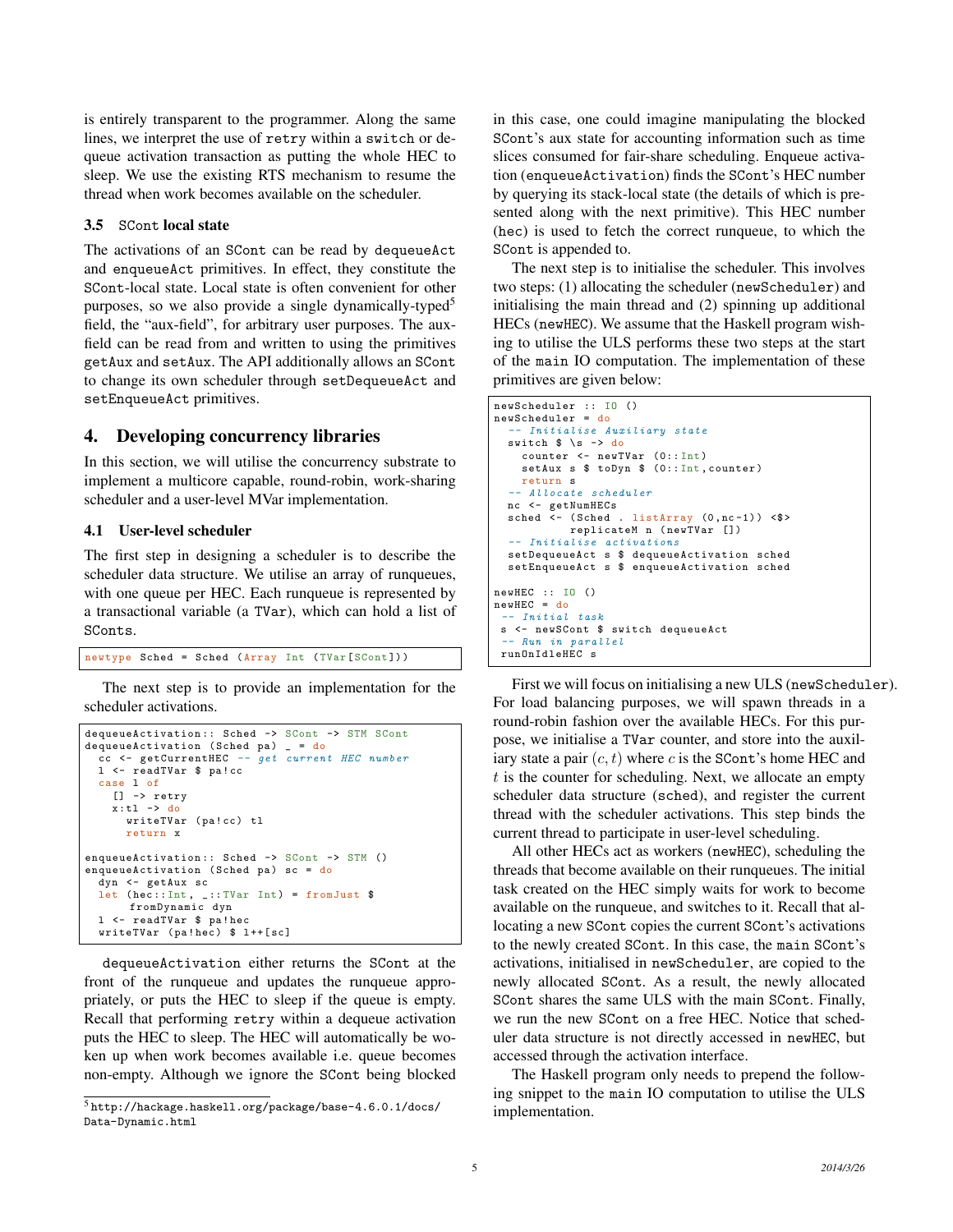```
min = donewScheduler
 n <- getNumHECs
 replicateM_ (n -1) newHEC
     -- rest of the main code
```
How do we create new user-level threads in this scheduler? For this purpose, we implement a forkIO primitive that spawns a new user-level thread as follows:

```
forkIO :: IO () -> IO SCont
forkIO task = do
  numHECs <- getNumHECs
    - epiloque: Switch to next thread
  newSC <- newSCont ( task >> switch dequeueAct )
  -- Create and initialise new Aux state
  switch \frac{1}{2} \s -> do
    dyn <- getAux s
    let (\_ : : \mathsf{Int}, \mathsf{t} : : \mathsf{TVar} \mathsf{Int}) = \mathsf{fromJust} $
          fromDynamic dyn
    nextHEC <- readTVar t
    writeTVar t $ ( nextHEC + 1) 'mod ' numHECs
    setAux newSC $ toDyn (nextHEC, t)
    return s
  -- Add new thread to scheduler
  atomically $ enqueueAct newSC
  return newSC
```
forkIO primitive spawns a new thread that runs concurrently with its parent thread. What should happen after such a thread has run to completion? We must request the scheduler to provide us the next thread to run. This is captured in the epilogue e, and is appended to the given IO computation task. Next, we allocate a new SCont, which implicitly inherits the current SCont's scheduler activations. In order to spawn threads in a round-robin fashion, we create a new auxiliary state for the new SCont and prepare it such that when unblocked, the new SCont is added to the runqueue on HEC nextHEC. Finally, the newly created SCont is added to the scheduler using its enqueue activation.

The key aspect of this forkIO primitive is that it does not directly access the scheduler data structure, but does so only through the activation interface. As a result, aside from the auxiliary state manipulation, the rest of the code pretty much can stay the same for any user-level forkIO primitive. Additionally, we can implement a yield primitive similar to the one described in Section 3.3.2. Due to scheduler activations, the interaction with the RTS concurrency mechanisms come for free, and we are done!

#### 4.2 Scheduler agnostic user-level MVars

Our scheduler activations abstracts the interface to the ULS's. This fact can be exploited to build scheduler agnostic implementation of user-level concurrency libraries such as MVars. The following snippet describes the structure of an MVar implementation:

```
newtype MVar a = MVar (TVar (MVPState a))
data MVPState a = Full a [(a + S(\text{cont}))]| Empty [(IORef a, SCont)]
```
MVar is either empty with a list of pending takers, or full with a value and a list of pending putters. An implementation of takeMVar function is presented below:

```
takeMVar :: MVar a -> IO a
takeMVar ( MVar ref ) = do
 h <- atomically $ newTVar undefined
  switch \frac{1}{2} \s -> do
    st <- readTVar ref
    case st of
      Empty ts -> do
         writeTVar ref $ Empty $ enqueue ts (h,s)
         dequeueAct s
      Full x ts -> do
         writeTVar h x
         case deque ts of
           (, Nothing ) -> do
             writeTVar ref $ Empty emptyQueue
           (ts', Just (x', s')) -> do<br>writeTVar ref $ Full x' ts'
             enqueueAct s '
         return s
  atomically $ readTVar h
```
If the MVar is empty, the SCont enqueues itself into the queue of pending takers. If the MVar is full, SCont consumes the value and unblocks the next waiting putter SCont, if any. The implementation of putMVar is the dual of this implementation. Notice that the implementation only uses the activations to block and resume the SConts interacting through the MVar. This allows threads from different ULS's to communicate over the same MVar, and hence the implementation is scheduler agnostic.

# 5. Semantics

In this section, we present the formal semantics of the concurrency substrate primitives introduced in Section 3.3. We will subsequently utilise the semantics to formally describe the interaction of the ULS with the RTS in Section 6. Our semantics closely follows the implementation. The aim of this is to precisely describe the issues with respect to the interactions between the ULS and the RTS, and have the language to enunciate our solutions.

## 5.1 Syntax

Figure 5 shows the syntax of program states. The program state P is a soup S of HECs, and a shared heap  $\Theta$ . The operator  $\parallel$  in the HEC soup is associative and commutative. Each HEC is either idle (Idle) or a triple  $\langle s, M, D \rangle_t$  where s is a unique identifier of the currently executing SCont, M is the currently executing term, D represents SCont-local state. Each HEC has an optional subscript  $t$  representing its current state, and the absence of the subscript represents a HEC that is running. As mentioned in Section 3.4, when the program begins execution, the HEC soup has the following configuration:

Initial HEC Soup  $S = \langle s, M, D \rangle \parallel$  Idle<sub>1</sub>  $\parallel \ldots \parallel$  Idle<sub>N−1</sub>

where  $M$  is the main computation, and all other HECs are idle. We represent the stack local state  $D$  as a tuple with two terms and a name  $(M, N, r)$ . Here, M, N, and r are the dequeue activation, enqueue activation, and a TVar representing the auxiliary storage of the current SCont on this HEC. For perspicuity, we define accessor functions as shown below.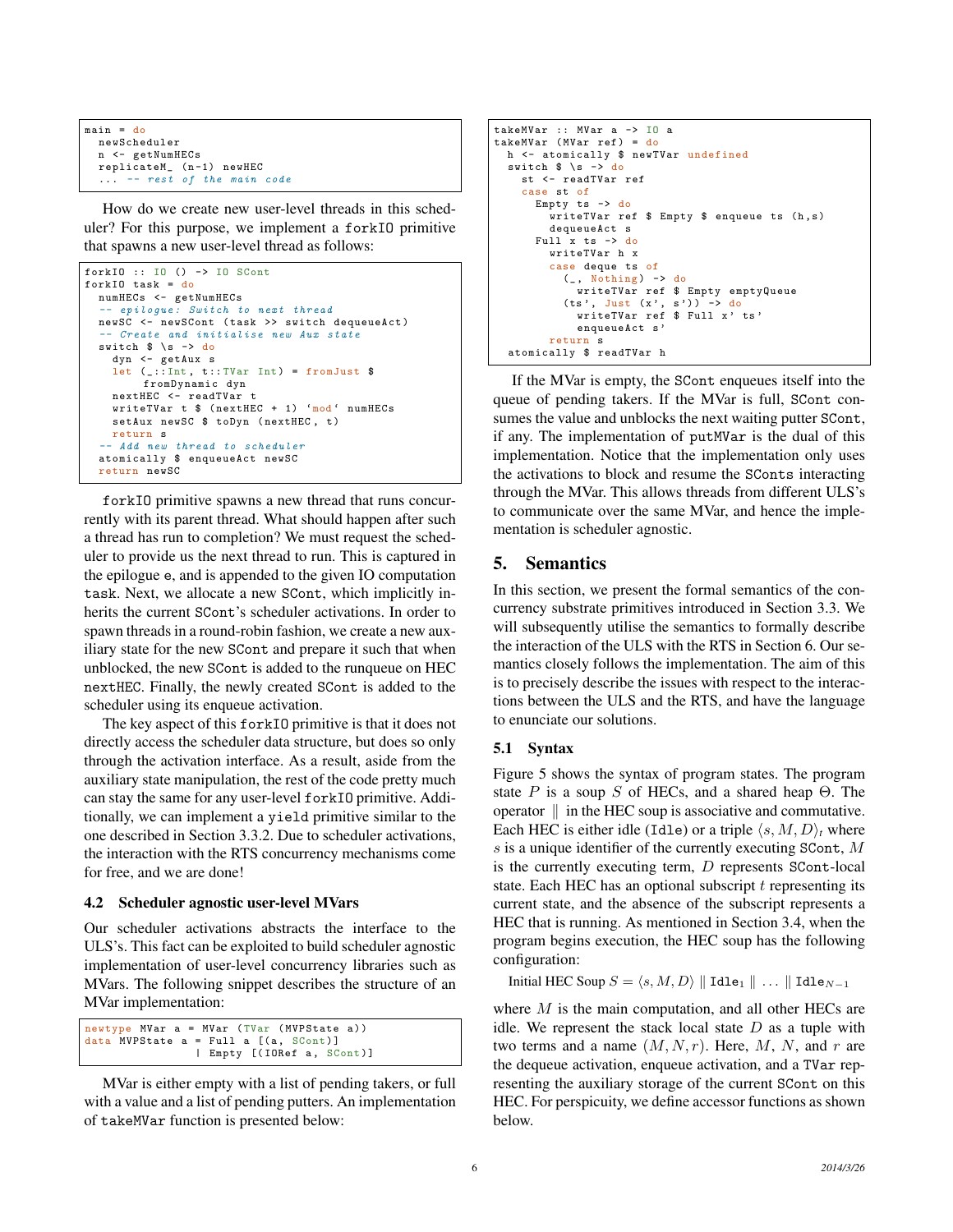```
x, y \in Variable r, s, \in NameMd ::= return M \mid M \gg NEx \therefore throw M \mid catch M N \mid catchs M N N<br>Stm \therefore new TVar M \mid read TVar r \mid write TVar r \mid\mathbb{S} == \quad \text{newTVar } M \mid \text{readTVar } r \mid \text{writeTVar } r \; M| atomically M \perp retry
Sc ::= newSCont M | switch M | runOnIdleHEC s<br>Sls ::= getAux s | setAux s M\equiv getAux s | setAux s M
Act ::= dequeueAct s | enqueueAct s
                | setDequeueAct M | setEnqueueAct MTerm
M, N \cong r | x | \lambda x \rightarrow M | M N | \dots| Md | Ex | Stm | Sc | Sls | Act
     Program state P ::= S; \Theta<br>HEC soup S ::= \emptysetHEC soup S := \emptyset | H \parallel S<br>HEC H := \langle s, M, D \rangle\begin{array}{rcl} ::= & \langle s, M, D \rangle \mid \langle s, M, D \rangle_{Sleeping} \ & & \langle s, M, D \rangle_{\text{Outcall}} \mid \text{Idle} \end{array}\langle s, M, D \rangle_{\textit{Outcall}} | Idle
          Heap \Theta ::= r \mapsto M \oplus s \mapsto (M, D)<br>SLS Store D ::= (M, N, r)SLS Store D := (M, N, r)<br>IO Context \mathbb{E} := \bullet | \mathbb{E} \gg \infty\Xi = \bullet \mid \mathbb{E} \ggg M \mid \mathsf{catch} \mathbb{E} MSTM Context \mathbb{P} ::= \bullet | \mathbb{P} \gg \sim M
```
Figure 5. Syntax of terms, states, contexts, and heaps

$$
\deg(M, \_, \_) = M \quad \text{eng}(\_, M, \_) = M \quad \text{aux}(\_, \_, r) = r
$$

Since the semantics of primitives that read and write from SCont-local states (the ones under the terms Sls and Act in Figure 5) is straight-forward, and do not deter the understanding of the rest of the system, for want of space, we discuss them in the Appendix.

The heap  $\Theta$  is a disjoint finite map of:

- $(r \mapsto M)$ , maps the identifier r of a transactional variable, or TVar, to its value.
- $(s \mapsto (M, D))$ , maps the identifier s of an SCont to its current state.

In a program state  $(S, \Theta)$ , an SCont with identifier s appears *either* as the running SCont in a HEC  $\langle s, M, D \rangle_t \in S$ , *or* as a binding  $s \mapsto (M, D)$  in the heap  $\Theta$ , but never in both. The distinction has direct operational significance: an SCont running in a HEC has part of its state loaded into machine registers, whereas one in the heap is entirely passive. In both cases, however, the term M has type  $IO($ ), modelling the fact that concurrent Haskell threads can perform I/O.

The number of HECs remains constant, and HEC runs one, and only one SCont. The business of multiplexing multiple SConts onto a single HEC is what the scheduler is for, and is organised by Haskell code using the primitives described in this section.

#### 5.2 Basic transitions

Some basic transitions are presented in Figure 6. The program makes a transition from one state to another through



Figure 6. Operational semantics for basic transitions

the top-level program small-step transition relation:  $S$ ;  $\Theta \stackrel{a}{\Longrightarrow}$  $S'$ ;  $\Theta'$ . This says that the program makes a transition from  $S$ ;  $\Theta$  to  $S'$ ;  $\Theta'$ , possibly interacting with the underlying RTS through action a. We return to these RTS interactions in Section 6, and we omit *a* altogether if there is no interaction.

Rule OneHEC says that if one HEC  $H$  can take a step with the single-HEC transition relation, then the whole machine can take a step. As usual, we assume that the soup  $S$ is permuted to bring a runnable HEC to the left-hand end of the soup, so that OneHEC can fire. Similarly, Rule PureStep enables one of the HECs to perform a purely functional transition under the evaluation context  $E$  (defined in Figure 5). There is no action  $a$  on the arrow because this step does not interact with the RTS. Notice that PureStep transition is only possible if the HEC is in running state (with no subscript). The purely functional transitions  $M \to N$  include  $\beta$ reduction, arithmetic expressions, case expressions, monadic operations return, bind, throw, catch, and so on according to their standard definitions. Bind operation on the transactional memory primitive retry simply reduces to retry (Figure 6). These primitives represent blocking actions under transactional memory and will be dealt with in Section 6.2.

#### 5.3 Transactional memory

Since the concurrency substrate primitives utilise STM as the sole synchronisation mechanism, we will present the formal semantics of basic STM operations in this section. We will build upon the basic STM formalism to formally describe the behaviour of concurrency substrate primitives in the following sections.

Figure 7 presents the semantics of non-blocking STM operations. The semantics of blocking operations is de-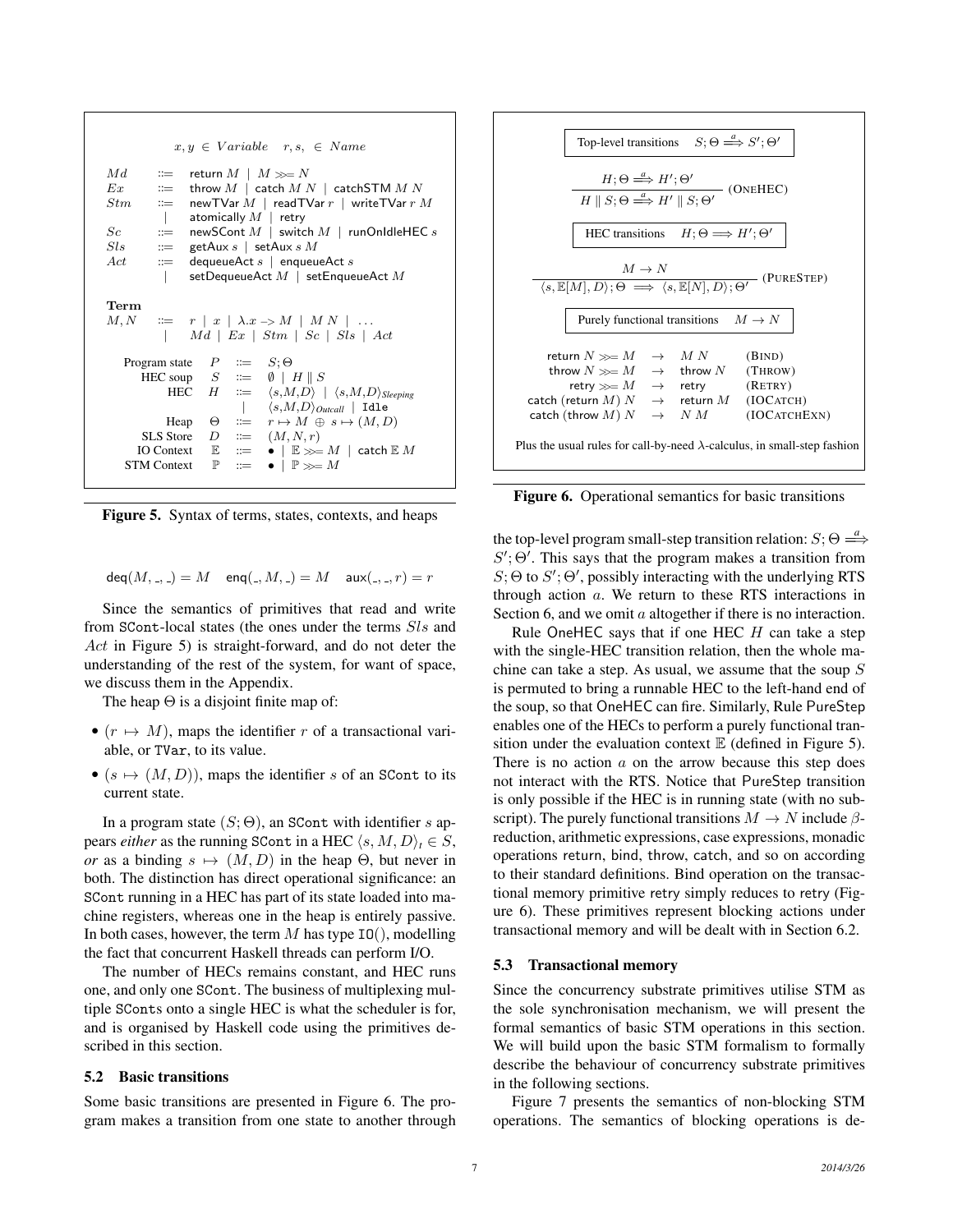| HEC transitions                                                                                 | $H$ ; $\Theta \implies H'$ ; $\Theta'$ |
|-------------------------------------------------------------------------------------------------|----------------------------------------|
| $s$ ; $M$ ; $D$ ; $\Theta \rightarrow$ return $N$ ; $\Theta'$                                   |                                        |
| $\langle s, \mathbb{E}[\text{atomically } M], D \rangle$ ; $\Theta \implies$                    |                                        |
| $\langle s, \mathbb{E}[\text{return } N], D \rangle$ ; $\Theta'$                                |                                        |
| $s$ ; $M$ ; $D$ ; $\Theta \rightarrow$ throw $N$ ; $\Theta'$                                    |                                        |
| $\langle s, \mathbb{E}[\text{tbinically } M], D \rangle$ ; $\Theta \implies$                    |                                        |
| $\langle s, \mathbb{E}[\text{tthrow } N], D \rangle$ ; $\Theta \cup (\Theta' \setminus \Theta)$ |                                        |

\n**STM transitions**

\n $s, M, D$ ;  $\Theta$ ;  $\rightarrow M'$ ;  $\Theta'$ 

\n $\frac{M \rightarrow N}{s; \mathbb{P}[M]; D; \Theta \rightarrow \mathbb{P}[N]; \Theta}$ 

\n $\frac{s; M; D; \Theta \rightarrow \text{return } M'; \Theta' \quad \text{(TPURESTEP)}$ 

\n $s; M; D; \Theta \rightarrow \text{return } M'; \Theta'$ 

\n $s; \mathbb{P}[\text{catchSTM } M \text{ } N]; D; \Theta \rightarrow \mathbb{P}[\text{return } M']; \Theta' \quad \text{(TCEXPN)}$ 

\n $s; M; D; \Theta \rightarrow \text{trow } M'; \Theta'$ 

\n $s; \mathbb{P}[\text{catchSTM } M \text{ } N]; D; \Theta \rightarrow \mathbb{P}[\text{return } N']; \Theta \cup (\Theta' \setminus \Theta)$ 

\n $s; \mathbb{P}[\text{catchSTM } M \text{ } N]; D; \Theta \rightarrow \mathbb{P}[\text{return } \text{P}]\}$ 

\n $\text{r} \text{ fresh}$ 

\n $s; \mathbb{P}[\text{neuTVar } M]$ ;  $D;$ 

Figure 7. Operational semantics for software transactional memory

ferred until Section 6.2. A STM transition is of the form  $s; M; D; \Theta \rightarrow M'; \Theta'$ , where M is the current monadic term under evaluation, and the heap Θ binds transactional variables TVar locations  $r$  to their current values. The current SCont s and its local state D are read-only, and are not used at all in this section, but will be needed when manipulating SCont-local state. The reduction produces a new term  $M'$  and a new heap  $\Theta'$ . Rule TPURESTEP is similar to PURESTEP rule in Figure 6. STM allows creating (TNEW), reading (TREAD), and writing (TWRITE) to transactional variables.

The most important rule is TATOMIC which combines multiple *STM* transitions into a single *program* transition. Thus, other HECs are not allowed to witness the intermediate effects of the transaction. The semantics of exception handling under STM is interesting (rules TCEXN and TTHROW). Since an exception can carry a TVar allocated in the aborted transaction, the effects of the current transaction are undone except for the newly allocated TVars. Otherwise, we would have dangling pointer corresponding to such TVars. Rule TCRETRY simply propagates the request to retry the transaction through the context. The act of blocking, wake up and undoing the effects of the transaction are handled in Section 6.2.

#### 5.4 SCont semantics

The semantics of SCont primitives are presented in Figure 8. Each SCont has a distinct identifier s (concretely, its heap address). An SCont's state is represented by the pair  $(M, D)$ where  $M$  is the term under evaluation and  $D$  is the local state.

Rule NEWSCONT binds the given IO computation and a new SCont-local state pair to a new SCont  $s'$ , and returns  $s'$ . Notice that the newly created SCont inherits the activations of the calling SCont. This implicitly associates the new SCont with the invoking SCont's scheduler.

The rules for switch (SWITCHSELF, SWITCH, and SWITCHEXN) begin by atomically evaluating the body of switch M applied to the current SCont s. If the resultant SCont is the same as the current one (SWITCHSELF), then we simply commit the transaction and there is nothing more to be done. If the resultant SCont  $s'$  is different from the current SCont s (SWITCH), we transfer control to the new SCont s' by making it the running SCont and saving the state of the original SCont s in the heap. If the switch primitive happens to throw an exception, the updates by the transaction are discarded (SWITCHEXN).

The alert reader will notice that the rules for switch duplicate much of the paraphernalia of an atomic transaction (Figure 7), but that is unavoidable because the switch to a new continuation must form part of the same transaction as the argument computation.

## 6. Interaction with the RTS

The key aspect of our design is composability of ULS's with the existing RTS concurrency mechanisms (Section 3.1). In this section, we will describe in detail the interaction of RTS concurrency mechanisms and the ULS's. The formalisation brings out the tricky cases associated with the interaction between the ULS and the RTS.

#### 6.1 Timer interrupts

In GHC, concurrent threads are preemptively scheduled. The RTS maintains a timer that ticks, by default, every 20ms. On a tick, the current SCont needs to be de-scheduled and a new SCont from the scheduler needs to be scheduled. The semantics of handling timer interrupts is shown in Figure 9.

The *Tick* label on the transition arrow indicates an interaction with the RTS; we call such a label an *RTS-interaction*. In this case the RTS-interaction *Tick* indicates that the RTS wants to signal a timer tick<sup>6</sup>. The transition here injects yield into the instruction stream of the SCont running on

 $6$  Technically we should ensure that every HEC receives a tick, and of course our implementation does just that, but we elide that here.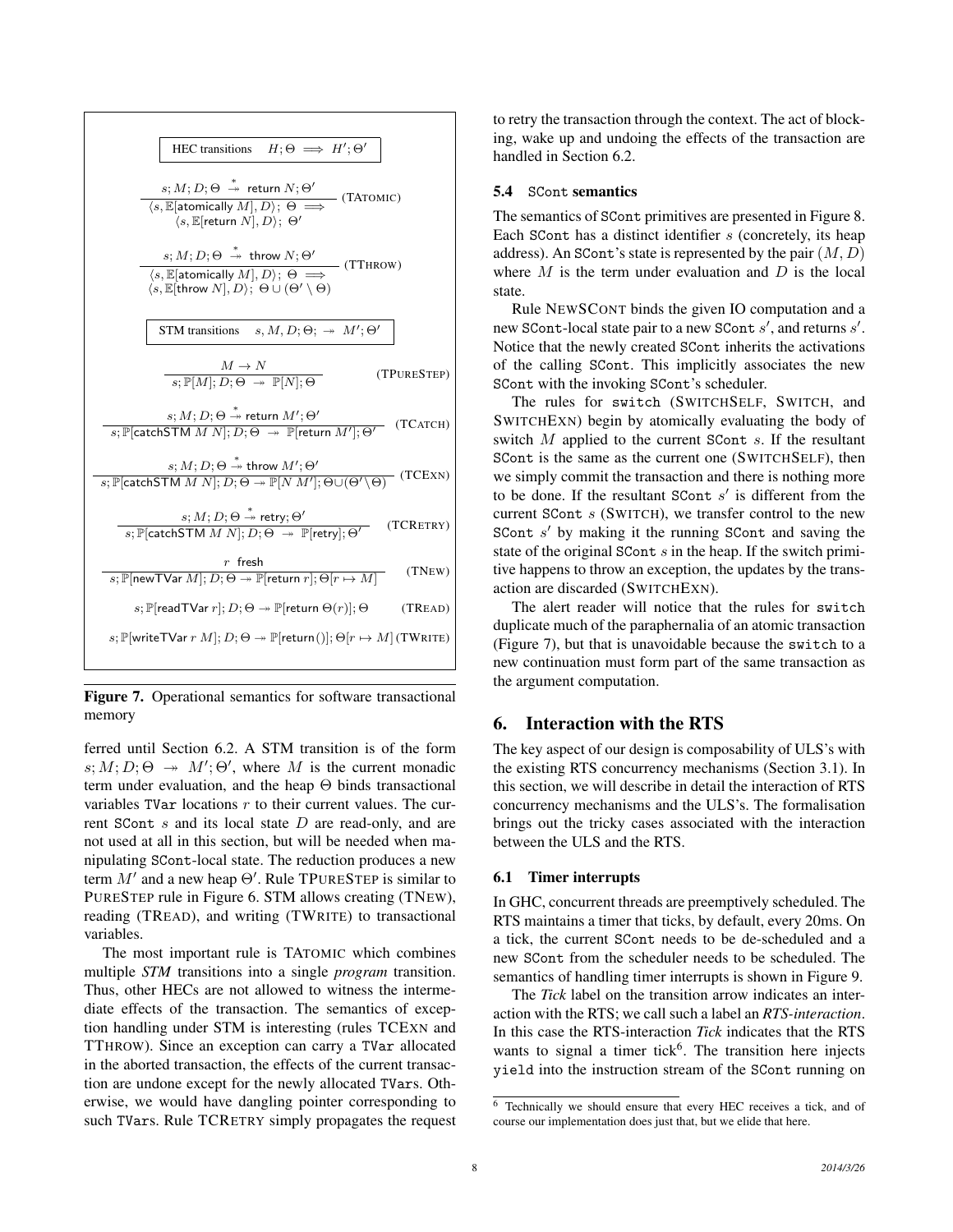

Figure 8. Operational semantics for SCont manipulation

| HEC transitions                                                                                                    | $H$ ; $\Theta \xrightarrow{a} H'$ ; $\Theta'$ |
|--------------------------------------------------------------------------------------------------------------------|-----------------------------------------------|
| yield = switch $(\lambda s. \text{eng}(D) s \gg \text{deg}(D) s)$                                                  | (TICK)                                        |
| $\langle s, M, D \rangle$ ; $\Theta \xrightarrow{\text{Tick}} \langle s, \text{yield} \gg M, D \rangle$ ; $\Theta$ |                                               |



this HEC, at a GC safe point, where yield behaves just like the definition in Section 3.3.2.

#### 6.2 STM blocking operations

As mentioned before (Section 3.4), STM supports blocking operations through the retry primitive. Figure 10 gives the semantics for STM retry operation.

#### 6.2.1 Blocking the SCont

Rule TRETRYATOMIC is similar to TTHROW in Figure 7. It runs the transaction body  $M$ ; if the latter terminates with retry, it abandons the effects embodied in Θ′ , reverting to Θ. But, unlike TTHROW it then uses an auxiliary rule  $\stackrel{deg}{\hookrightarrow}$ , defined in Figure 11, to fetch the next SCont to switch to. The transition in TRETRYATOMIC is labelled with the RTS interaction *STMBlock s*, indicating that the RTS assumes responsibility for s after the reduction.

The rules presented in Figure 11 are the key rules in abstracting the interface between the ULS and the RTS, and describe the invocation of upcalls. In the sequel, we will often refer to these rules in describing the semantics of the RTS interactions. Rule UPDEQUEUE in Figure 11 stashes s (the SCont to be blocked) in the heap  $\Theta$ , instantiates an ephemeral SCont that fetches the dequeue activation b from  $s$ 's local state  $D$ , and switches to the SCont returned by the



Figure 10. STM Retry

dequeue activation.  $s'$  is made the running SCont on this HEC.

It is necessary that the dequeue upcall be performed on a new SCont  $s'$ , and not on the SCont  $s$  being blocked. At the point of invocation of the dequeue upcall, the RTS believes that the blocked SCont s is completely owned by the RTS, not running, and available to be resumed. Invoking the dequeue upcall on the blocked SCont s can lead to a race on s between multiple HECs if s happens to be unblocked and enqueued to the scheduler before the switch transaction is completed.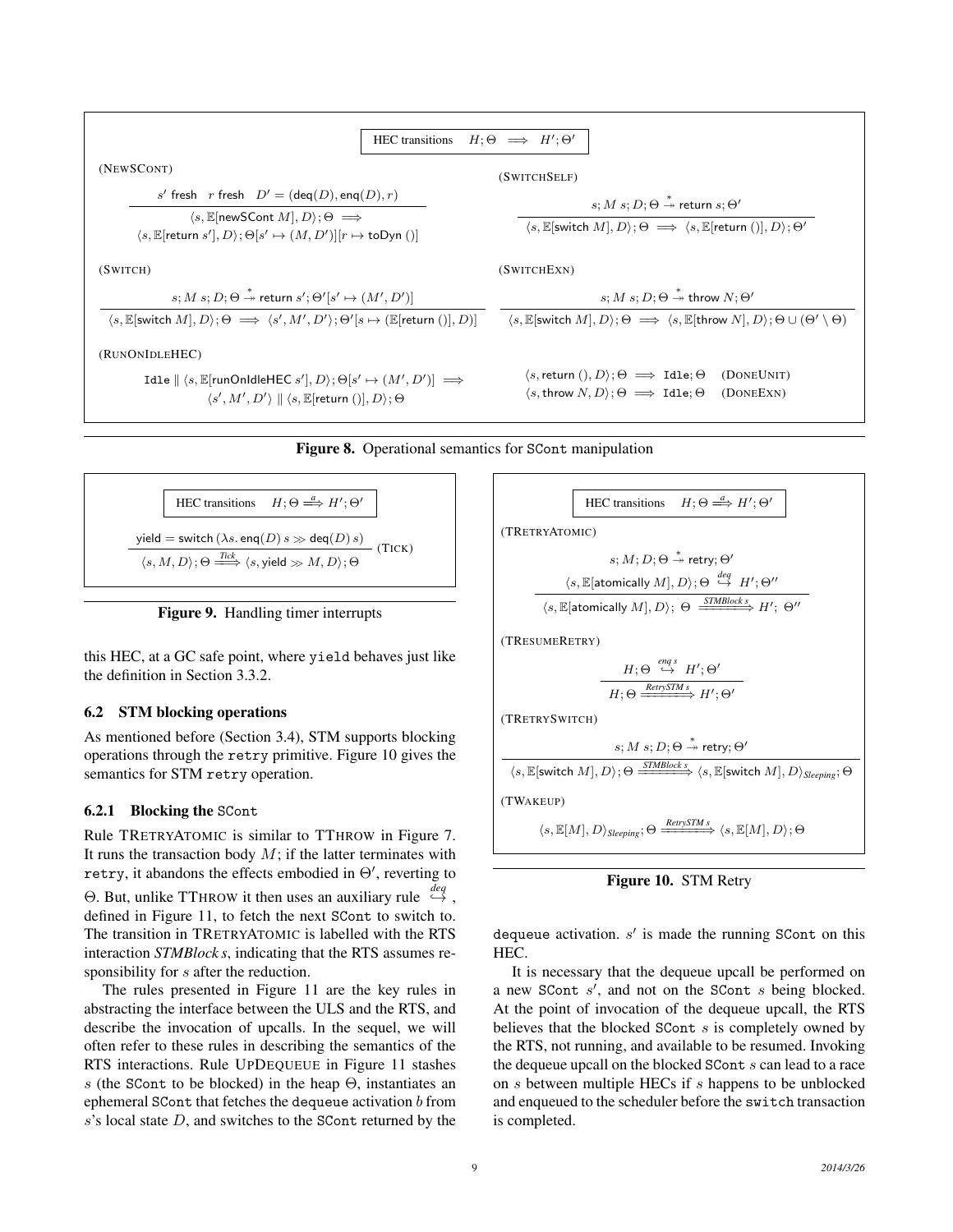| Dequeue upcall instantiation                                                                                                                         | $H$ ; $\Theta \stackrel{deg}{\hookrightarrow} H'$ ; $\Theta'$   |         |                                          |                                                    |
|------------------------------------------------------------------------------------------------------------------------------------------------------|-----------------------------------------------------------------|---------|------------------------------------------|----------------------------------------------------|
| (UPDEQUEUE)                                                                                                                                          | s' fresh                                                        | r fresh | $D' = (\text{deg}(D), \text{eng}(D), r)$ | $M' = \text{switch } (\lambda x. \text{deg}(D) s)$ |
| $\Theta' = \Theta[s \mapsto (M, D)][r \mapsto \text{toDyn } ()]$                                                                                     |                                                                 |         |                                          |                                                    |
| $\langle s, M, D \rangle$ ; $\Theta \stackrel{deg}{\hookrightarrow} \langle s', M', D' \rangle$ ; $\Theta'$                                          |                                                                 |         |                                          |                                                    |
| Enqueue upcall instantiation                                                                                                                         | $H$ ; $\Theta \stackrel{eng.s}{\hookrightarrow} H'$ ; $\Theta'$ |         |                                          |                                                    |
| (UPENQUEUEIDLE)                                                                                                                                      | s' fresh                                                        | r fresh | $D' = (\text{deg}(D), \text{eng}(D), r)$ | $M' = \text{atomically } (\text{eng}(D) s)$        |
| $\Theta' = \Theta[s \mapsto (M, D)][r \mapsto \text{toDyn } ()]$                                                                                     |                                                                 |         |                                          |                                                    |
| Idle; $\Theta[s \mapsto (M, D)] \stackrel{eng.s}{\hookrightarrow} \langle s', M', D' \rangle$ ; $\Theta'$                                            |                                                                 |         |                                          |                                                    |
| (UPENQUEUERUNNING)                                                                                                                                   | $M'' = \text{atomically } (\text{eng}(D) s) \gg M'$             |         |                                          |                                                    |
| $\langle s', M', D' \rangle$ ; $\Theta[s \mapsto (M, D)] \stackrel{eng.s}{\hookrightarrow} \langle s', M'', D' \rangle$ ; $\Theta[s \mapsto (M, D)]$ |                                                                 |         |                                          |                                                    |

Figure 11. Instantiating upcalls

## 6.2.2 Resuming the SCont

Some time later, the RTS will see that some thread has written to one of the TVars read by s's transaction, so it will signal an *RetrySTM s* interaction (rule TRESUMERETRY). Again, we use an auxiliary transition  $\stackrel{eng s}{\rightarrow}$  to enqueue the SCont to its scheduler (Figure 11).

Unlike  $\stackrel{deq}{\hookrightarrow}$  transition, unblocking an SCont has nothing to do with the computation currently running on any HEC. If we find an idle HEC (rule UPENQUEUEIDLE), we instantiate a new ephemeral SCont  $s'$  to enqueue the SCont  $s$ . The actual unblock operation is achieved by fetching SCont  $s$ 's enqueue activation, applying it to  $s$  and atomically performing the resultant STM computation. If we do not find any idle HECs (rule UPENQUEUERUNNING), we pick one of the running HECs, prepare it such that it first unblocks the SCont s before resuming the original computation.

# 6.2.3 HEC sleep and wakeup

Recall that invoking retry within a switch transaction or dequeue activation puts the HEC to sleep (Section 3.4). Also, notice that the dequeue activation is always invoked by the RTS from a switch transaction (Rule UPDEQUEUE). This motivates rule TRETRYSWITCH: if a switch transaction blocks, we put the whole HEC to sleep. Then, dual to TRESUMERETRY, rule TWAKEUP wakes up the HEC when the RTS sees that the transaction may now be able to make progress.





# 6.2.4 Implementation of upcalls

Notice that the rules UPDEQUEUE and UPENQUEUEIDLE in Figure 11 instantiate a fresh SCont. The freshly instantiated SCont performs just a single transaction; switch in UPDE-QUEUE and atomically in UPENQUEUEIDLE, after which it is garbage-collected. Since instantiating a fresh SCont for every upcall is unwise, the RTS maintains a dynamic pool of dedicated *upcall SConts* for performing the upcalls. It is worth mentioning that we need an "upcall SCont pool" rather than a single "upcall SCont" since the upcall transactions can themselves get blocked synchronously on STM retry as well as asynchronously due to optimizations for lazy evaluation (Section 6.5).

# 6.3 Safe foreign function calls

Foreign calls in GHC are highly efficient but intricately interact with the scheduler [17]. Much of it owes to the the RTS's task model. Each HEC is animated by one of a *pool* of tasks (OS threads); the current task may become blocked in a foreign call (e.g. a blocking I/O operation), in which case another task takes over the HEC. However, at most only one task ever has exclusive access to a HEC.

GHC's task model ensures that a HEC performing a safeforeign call only blocks the Haskell thread (and the task) making the call but not the other threads running on the HEC's scheduler. However, it would be unwise to switch the thread (and the task) on every foreign call as most invocations are expected to return in a timely fashion. In this section, we will discuss the interaction of safe-foreign function calls and the ULS. In particular, we restrict the discussion to outcalls — calls made from Haskell to C.

Our decision to preserve the task model in the RTS allows us to delegate much of the work involved in safe foreign call to the RTS. We only need to deal with the ULS interaction, and not the creation and coordination of tasks. The semantics of foreign call handling is presented in Figure 12. Rule OCBLOCK illustrates that the HEC performing the foreign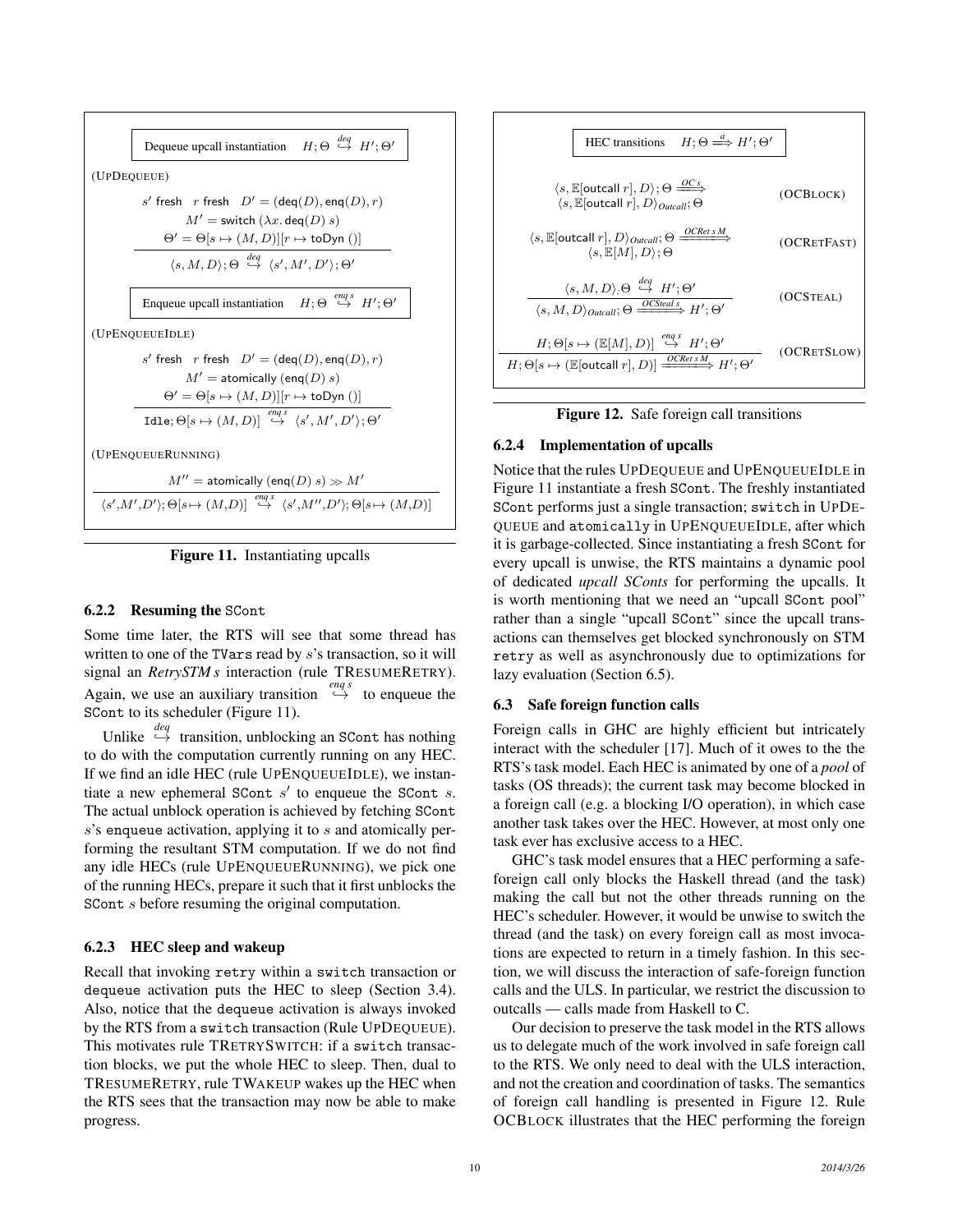call moves into the Outcall state, where it is no longer runnable. In the fast path (rule OCRETFAST), the foreign call returns immediately with the result  $M$ , and the HEC resumes execution with the result plugged into the context.

In the slow path, the RTS may decide to pay the cost of task switching and resume the scheduler (rule OCSTEAL). The scheduler is resumed using the dequeue upcall. Once the foreign call eventually returns, the SCont s blocked on the foreign call can be resumed. Since we have already resumed the scheduler, the correct behaviour is to prepare the SCont s with the result and add it to its ULS. Rule OCRETSLOW achieves this through enqueue upcall.

#### 6.4 Timer interrupts and transactions

What if a timer interrupt occurs during a transaction? The (TICK) rule of Section 6.1 is restricted to *HEC transitions*, and says nothing about *STM transitions*. One possibility (Plan A) is that transactions should not be interrupted, and ticks should only be delivered at the end. This is faithful to the semantics expressed by the rule, but it does mean that a rogue transaction could completely monopolise a HEC.

An alternative possibility (Plan B) is for the RTS to roll the transaction back to the beginning, and then deliver the tick using rule (TICK). That too is implementable, but this time the risk is that a slightly-too-long transaction would always be rolled back, so it would never make progress.

Our implementation behaves like Plan B, but gives better progress guarantees, while respecting the same semantics. Rather than rolling the transaction back, the RTS suspends the transaction mid-flight. None of its effects are visible to other SConts; they are confined to its SCont-local transaction log. When the SCont is later resumed, the transaction continues from where it left off, rather than starting from scratch. Of course, time has gone by, so when it finally tries to commit there is a higher chance of failure, but at least uncontended access will go through.

That is fine for vanilla atomically transactions. But what about the special transactions run by switch? If we are in the middle of a switch transaction, and suspend it to deliver a timer interrupt, rule (TICK) will initiate ... a switch transaction! And that transaction is likely to run the very same code that has just been interrupted. It seems much simpler to revert to Plan A: the RTS does not deliver timer interrupts during a switch transaction. If the scheduler has rogue code, then it will monopolise the HEC with no recourse.

#### 6.5 Black holes

In a concurrent Haskell program, a thread A may attempt to evaluate a thunk x that is already being evaluated by another thread B. To avoid duplicate evaluation the RTS (in intimate cooperation with the compiler) arranges for B to *blackhole* the thunk when it starts to evaluate x. Then, when A attempts to evaluate x, it finds a black hole, so the RTS enqueues A to await its completion. When B finishes evaluating x it updates the black hole with its value, and makes any queued

$$
\boxed{\text{HEC transitions} \quad H; \Theta \stackrel{a}{\iff} H'; \Theta' \quad}
$$
\n
$$
\xrightarrow{\langle s, M, D \rangle; \Theta \stackrel{deg}{\iff} H'; \Theta' \quad \text{(BLockBH)}
$$
\n
$$
\xrightarrow{\langle s, M, D \rangle; \Theta \stackrel{BlockBH \leq \times H'; \Theta' \quad \text{(BLockBH)}
$$
\n
$$
\xrightarrow{H; \Theta \stackrel{eng, s}{\iff} H'; \Theta' \quad \text{(ResUMEBH)}
$$
\n
$$
\overrightarrow{H; \Theta \stackrel{\text{ResumEBH} \leq \times H'; \Theta' \quad \text{(ResUMEBH)}}
$$

Figure 13. Black holes

threads runnable. This mechanism, and its implementation on a multicore, is described in detail in earlier work [9].

Clearly this is another place where the RTS may initiate blocking. We can describe the common case with rules similar to those of Figure 10, with rules shown in Figure 13. The RTS initiates the process with a *BlockBH s* action, taking ownership of the SCont s. Later, when the evaluation of the thunk is complete, the RTS initiate an action *ResumeBH s*, which returns ownership to s's scheduler.

But these rules only apply to *HEC transitions*, outside transactions. What if a black hole is encountered during an STM transaction? We addressed this same question in the context of timer interrupts, in Section 6.4, and we adopt the same solution. The RTS behaves as if the black-hole suspension and resumption occurred just before the transaction, but the implementation actually arranges to resume the transaction from where it left off.

Just as in Section 6.4, we need to take particular care with switch transactions. Suppose a switch transaction encounters a black-holed thunk under evaluation by some other SCont B; and suppose we try to suspend the transaction (either mid-flight or with roll-back) using rule (BLOCKBH). Then the very next thing we will do (courtesy of  $\stackrel{deq}{\hookrightarrow}$ ) is a switch transaction; and that is very likely to encounter the very same thunk. Moreover, it is just possible that the thunk is under evaluation by an SCont in this very scheduler's runqueue, so the black hole is preventing us from scheduling the very SCont that is evaluating it. Deadlock beckons!

In the case of timer interrupts we solved the problem by switching them off in switch transactions, and it turns out that we can effectively do the same for thunks. Since we cannot sensibly suspend the switch transaction, we must find a way for it to make progress. Fortunately, GHC's RTS allows us to *steal* the thunk from the SCont that is evaluating it, and that suffices. The details are beyond the scope of this paper, but the key moving parts are already part of GHC's implementation of asynchronous exceptions [16, 20].

#### 6.6 Interaction with RTS MVars

An added advantage of our scheduler activation interface is that we are able to reuse the existing MVar implementation in the RTS. Whenever an SCont s needs to block on or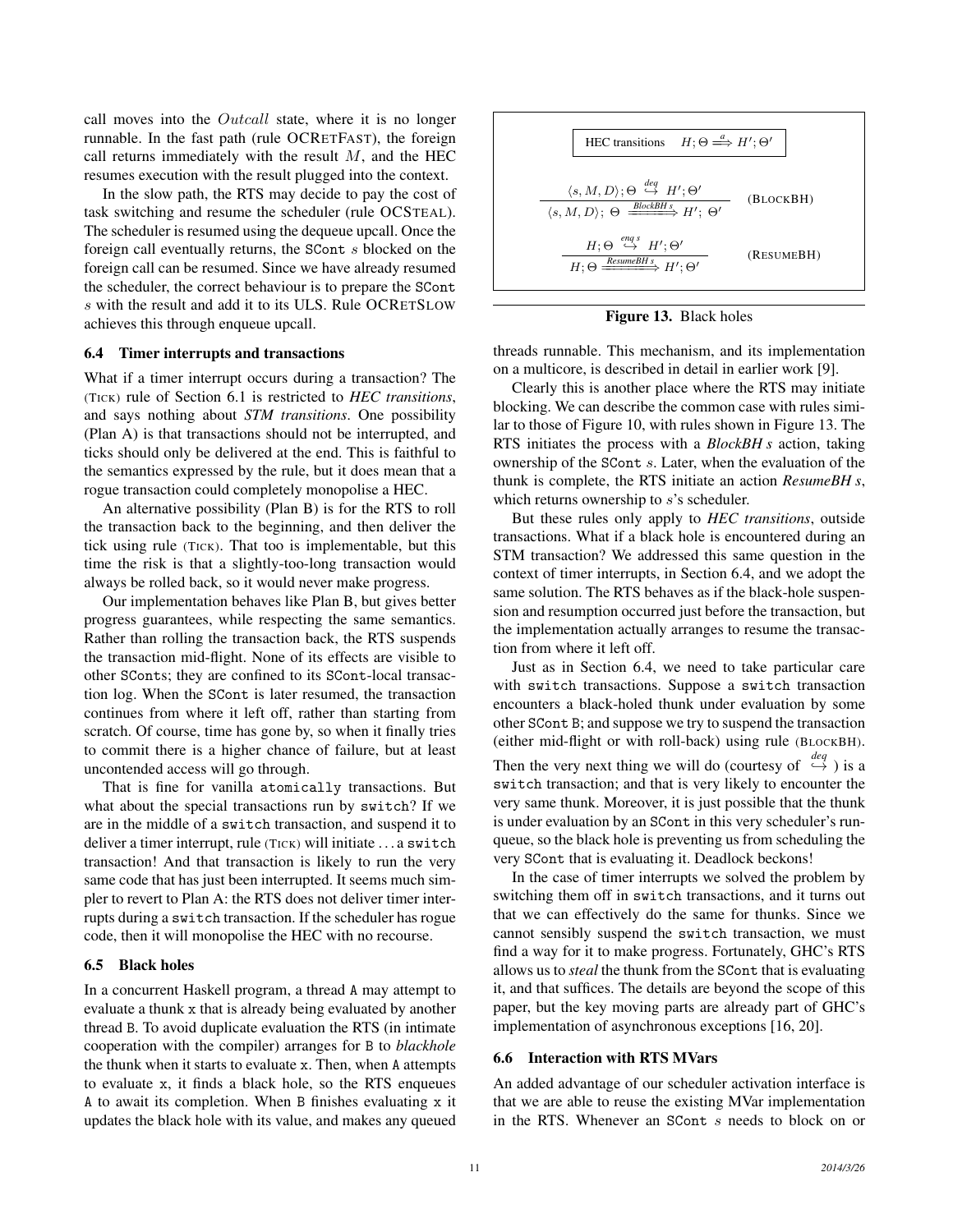unblock from an MVar, the RTS invokes the  $\overset{deg}{\hookrightarrow}$  or  $\overset{engs}{\hookrightarrow}$ upcall, respectively. This significantly reduces the burden of migrating to a ULS implementation.

#### 6.7 Asynchronous exceptions

GHC's supports *asynchronous exceptions* in which one thread can send an asynchronous interrupt to another [16]. This is a very tricky area; for example, if a thread is blocked on a user-level MVar (Section 4.2), and receives an exception, it should wake up and do something — even though it is linked onto an unknown queue of blocked threads. Our implementation does in fact handle asynchronous exceptions, but we are not yet happy with the details of the design, and in any case space precludes presenting them here.

#### 6.8 On the correctness of user-level schedulers

While the concurrency substrate exposes the ability to build ULS's, the onus is on the scheduler implementation to ensure that it is sensible. The invariants such as not switching to a running thread, or a thread blocked in the RTS, are not statically enforced by the concurrency substrate, and care must be taken to preserve these invariants. Our implementation dynamically enforces such invariants through runtime assertions. We also expect that the activations do not raise an exception that escape the activation. Activations raising exceptions indicates an error in the ULS implementation, and the substrate simply reports an error to the standard error stream.

The fact that the scheduler itself is now implemented in user-space complicates error recovery and reporting when threads become unreachable. A thread suspended on an ULS may become unreachable if the scheduler data structure holding it becomes unreachable. A thread indefinitely blocked on an RTS MVar operation is raised with an exception and added to its ULS. This helps the corresponding thread from recovering from indefinitely blocking on an MVar operation.

However, the situation is worse if the ULS itself becomes unreachable; there is no scheduler to run this thread! Hence, salvaging such a thread is not possible. In this case, immediately after garbage collection, our implementation logs an error message to the standard error stream along with the unreachable SCont (thread) identifier.

# 7. Results

Our implementation is a fork of  $GHC<sub>1</sub><sup>7</sup>$  and supports all of the features discussed in the paper. We have been very particular not to compromise on any of the existing features in GHC. As shown in Section 4, porting existing concurrent Haskell program to utilise a ULS only involves few additional lines of code.

|                  | <b>Baseline</b> | Vanilla |            | LWC    |          |
|------------------|-----------------|---------|------------|--------|----------|
| <b>Benchmark</b> | $(1$ proc $)$   | 1 HEC   | Fastest    | 1 HEC  | Fastest  |
|                  |                 |         | $(\#HECs)$ |        | #HECs    |
| k-nucleotide     | 10.60           | 10.62   | 4.82(8)    | 10.61  | 4.83(8)  |
| mandelbrot       | 85.30           | 90.83   | 3.21(48)   | 87.06  | 2.19(48) |
| spectral-norm    | 125.76          | 125.91  | 2.92(48)   | 125.76 | 2.84(48) |
| chameneos        | 4.62            | 5.71    | 5.71(1)    | 18.25  | 12.35(2) |
| primes-sieve     | 32.52           | 36.33   | 36.33(1)   | 223    | 13.7(48) |

Figure 14. Benchmark results. All times are in seconds.

In order to evaluate the performance and quantify the overheads of LWC substrate, we picked the following Haskell concurrency benchmarks from The Computer Language Benchmarks Game [24]: k-nucleotide, mandelbrot, spectral-norm and chameneos. We also implemented a concurrent prime number generator using sieve of Eratosthenes (primes-sieve), where the threads communicate over the MVars. For our experiments, we generated the first 10000 primes. The benchmarks offer varying degrees of parallelisation opportunity. k-nucleotide, mandelbrot and spectral-norm are computation intensive, while chameneos and primes-sieve are communication intensive and are specifically intended to test the overheads of thread synchronisation.

The LWC version of the benchmarks utilised the scheduler and the MVar implementation described in Section 4. For comparison, the benchmark programs were also implemented using Control.Concurrent on a vanilla GHC implementation. Experiments were performed on a 48-core AMD Opteron server, and the GHC version was 7.7.20130523.

The results are presented in Figure 14. For each benchmark, the baseline is the non-threaded (not compiled with -threaded) vanilla GHC version. The non-threaded version does not support multi-processor execution of concurrent programs, but also does not include the mechanisms necessary for (and the overheads included in) multi-processor synchronisation. Hence, the non-threaded version of a program running on 1 processor is faster than the corresponding threaded version.

For the vanilla and LWC versions (both compiled with -threaded), we report the running times on 1 HEC as well as the fastest running time observed with additional HECs. Additionally, we report the HEC count corresponding to the fastest configuration. All the times are reported in seconds.

In k-nucleotide and spectral-norm benchmarks, the performance of LWC version was indistinguishable from the vanilla version. The threaded versions of the benchmark programs were fastest on 8 HECs and 48 HECs on k-nucleotide and spectral-norm, respectively. In mandelbrot benchmark, LWC version was *faster* than the vanilla version. While the vanilla version was  $29\times$  faster than the baseline, LWC version was  $38\times$  faster. In the vanilla GHC, the RTS thread scheduler by default spawns a thread on the current HEC and only shares the thread with other HECs if they are idle. The LWC scheduler (described in Sec-

 $\frac{7}{7}$ The development branch of LWC substrate is available at https:// github.com/ghc/ghc/tree/ghc-lwc2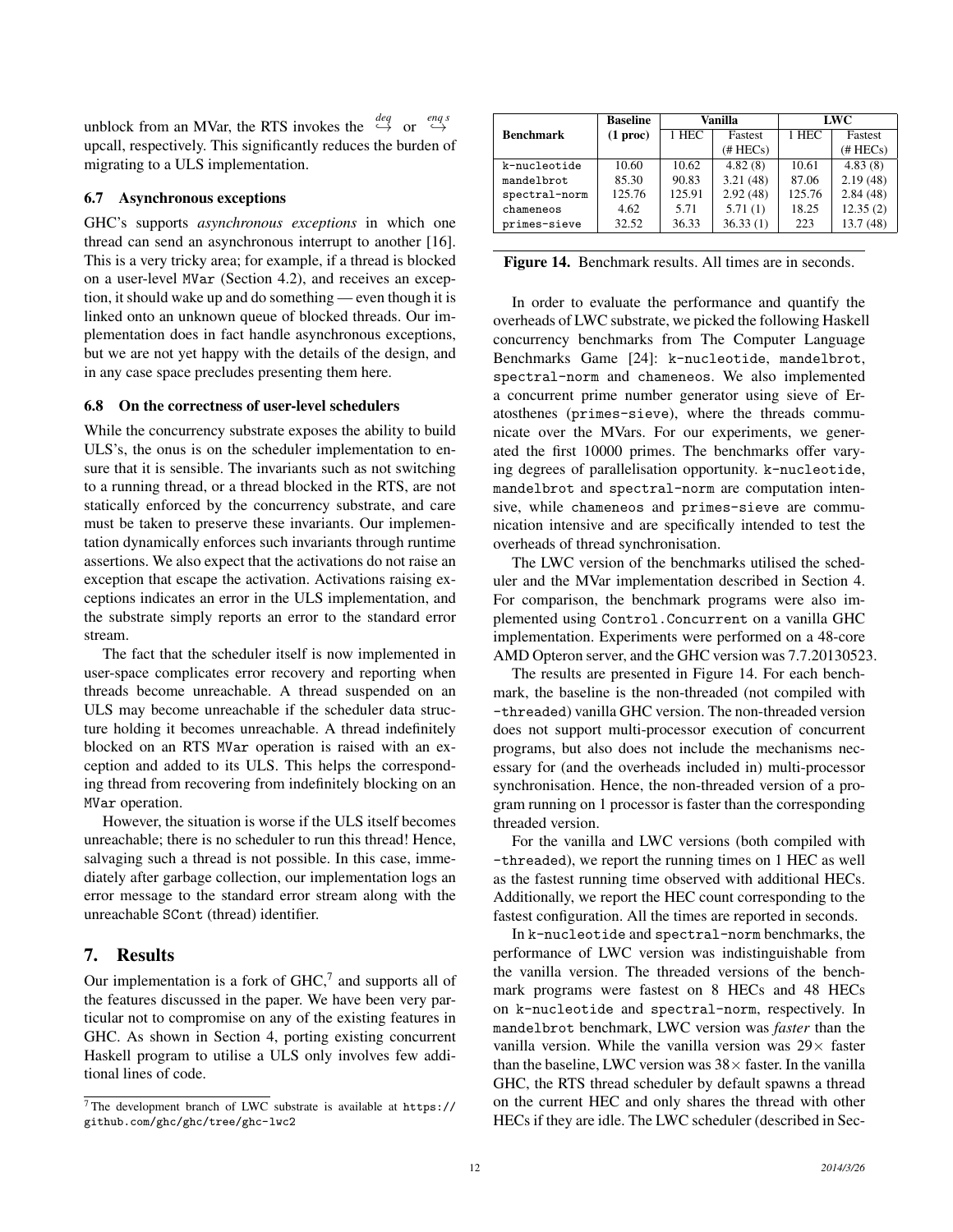tion 4) spawns threads by default in a round-robin fashion on all HECs. This simple scheme happens to work better in mandelbrot since the program is embarrassingly parallel.

In chameneos benchmark, the LWC version was  $3.9\times$ slower than the baseline on 1 HEC and  $2.6\times$  slower on 2 HECs, and slows down with additional HECs as chameneos does not present much parallelisation opportunity. The vanilla chameneos program was fastest on 1 HEC, and was  $1.24 \times$  slower than the baseline. In primes-sieve benchmark, while the LWC version was  $6.8\times$  slower on one HEC, the vanilla version was 1.3X slower, when compared to the baseline.

In chameneos and primes-sieve, we observed that the LWC implementation spends around half of its execution running the transactions for invoking the activations or MVar operations. Additionally, in these benchmarks, LWC version performs  $3X-8\times$  more allocations than the vanilla version. Most of these allocations are due to the data structure used in the ULS and the MVar queues. In the vanilla primes-sieve implementation, these overheads are negligible. This is an unavoidable consequence of implementing concurrency libraries in Haskell.

Luckily, these overheads are parallelisable. In primessieve benchmark, while the vanilla version was fastest on 1 HEC, LWC version scaled to 48 HECs, and was 2.37× *faster* than the baseline program. This gives us the confidence that with careful optimisations and application specific heuristics for the ULS and the MVar implementation, much of the overheads in the LWC version can be eliminated.

# 8. Related Work

Continuation based concurrency libraries have been well studied [23, 25] and serve as the basis of several parallel and concurrent programming language implementations [21, 22, 27]. Among these, ConcurrentML [21] implementations on SML/NJ and MLton, and MultiMLton [27] do not expose the ability to describe alternative ULS's. Fluet et al. [5] propose a scheduling framework for a strict parallel functional language on Manticore [22]. However, unlike our system, the schedulers are described in an external language of the compiler's internal representation, and not the source language.

Of the meta-circular implementations of Java, Jikes RVM [6] is perhaps the most mature. Jikes does not support user-level threads, and maps each Java thread directly on to a native thread, which are arbitrarily scheduled by the OS. This decision is partly motivated to offer better compatibility with Java Native Interface (JNI), the foreign function interface in Java. Thread-processor mapping is also transparent to the programmer. Jikes supports unsafe low-level operations to block and synchronise threads in order to implement other operations such as garbage collection. Compared to Jikes, our concurrency substrate *only* permits safe interaction with the scheduler through the STM interface. The ULS's also

integrates well with GHC's safe foreign-function interface through the activation interface (Section 6.3).

While Manticore [22], and MultiMLton [27] utilise lowlevel compare-and-swap operation as the core synchronisation primitive, Li et al.'s concurrency substrate [14] for GHC was the first to utilise transactional memory for multiprocessor synchronisation for in the context of ULS's. Our work borrows the idea of using STM for synchronisation. Unlike Li's substrate, we retain the key components of the concurrency support in the runtime system. Not only does alleviate the burden of implementing the ULS, but enables us to safely handle the issue of blackholes that requires RTS support, and perform blocking operations under STM. In addition, Li's substrate work uses explicit wake up calls for unblocking sleeping HECs. This design has potential for bugs due to forgotten wake up messages. Our HEC blocking mechanism directly utilises STM blocking capability provided by the runtime system, and by construction eliminates the possibility of forgotten wake up messages.

Scheduler activations [1] have successfully been demonstrated to interface kernel with the user-level process scheduler [2, 26]. Similar to scheduler activations, Psyche [18] allows user-level threads to install event handlers for scheduler interrupts and implement the scheduling logic in user-space. Unlike these works, our system utilises scheduler activations in the language runtime rather than OS kernel. Moreover, our activations being STM computations allow them to be composed with other language level transactions in Haskell, enabling scheduler-agnostic concurrency library implementations.

# 9. Conclusions and Future Work

We have presented a concurrency substrate design for Haskell that lets programmers write schedulers for Haskell threads as ordinary libraries in Haskell. Through an activation interface, this design lets GHC's runtime system to safely interact with the user-level scheduler, and therefore tempering the complexity of implementing full-fledged schedulers. The fact that many of the RTS interactions such as timer interrupts, STM blocking operation, safe foreign function calls, etc,. can be captured through the activation interface reaffirms the idea that we are on the right track with the abstraction.

Our precise formalisation of the RTS interactions served as a very good design tool and a validation mechanism, and helped us gain insights into subtle interactions between the ULS and the RTS. Through the formalisation, we realised that the interaction of black holes and timer interrupts with a scheduler transaction is particularly tricky, and must be handled explicitly by the RTS in order to avoid livelock and deadlock.

As the next step, we plan to improve upon our current solution for handling asynchronous exceptions. A part of this solution involves making the SCont reference a bona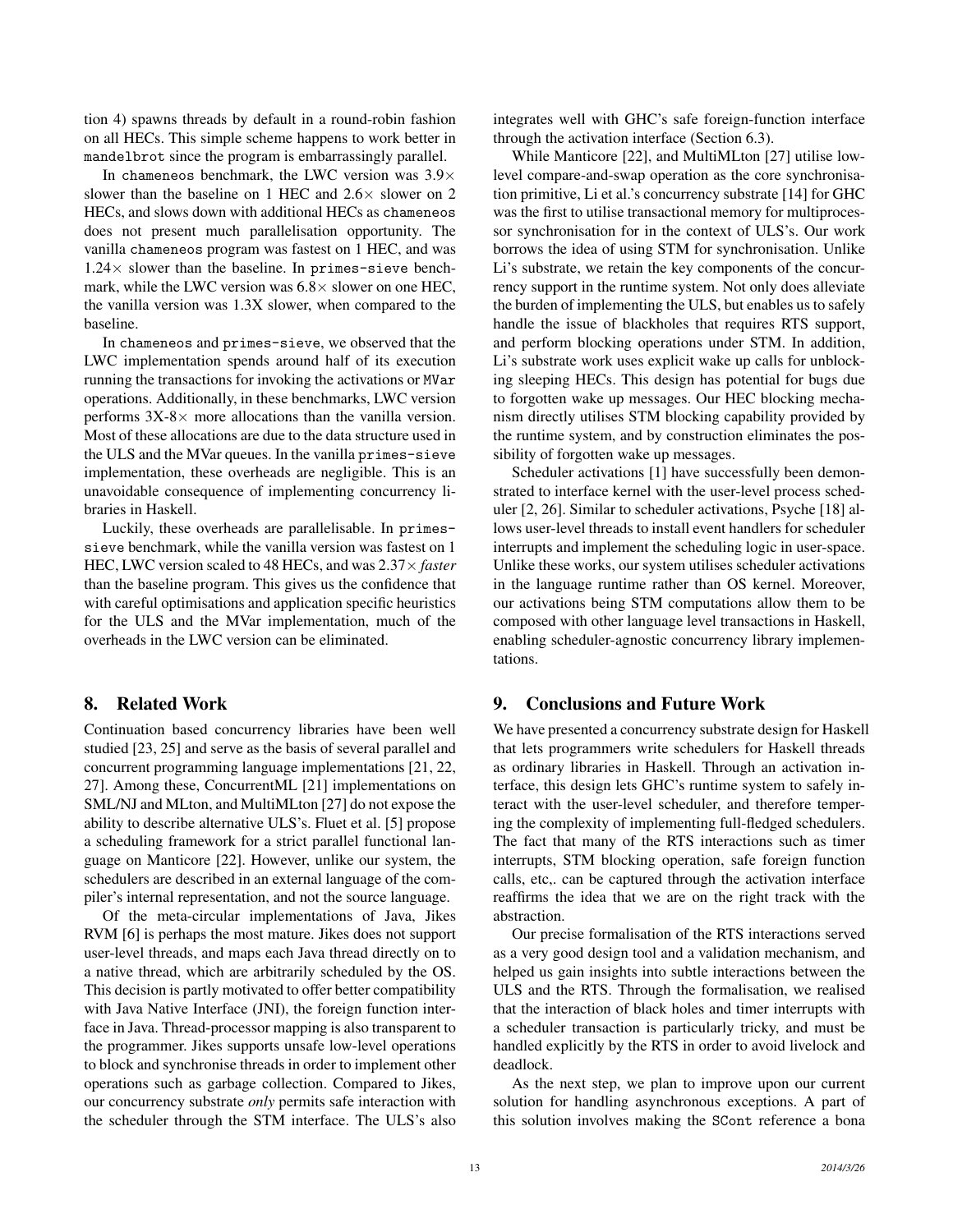fide one-shot continuation, and not simply a reference to the underlying TSO object. As a result, concurrency substrate should be able to better handle erroneous scheduler behaviours rather than raising an error and terminating. As for the implementation, we would like to explore the effectiveness user-level gang scheduling for Data Parallel Haskell [4] workloads, and priority scheduling for Haskell based webservers [11] and virtual machines [7].

## References

- [1] T. E. Anderson, B. N. Bershad, E. D. Lazowska, and H. M. Levy. Scheduler activations: effective kernel support for the user-level management of parallelism. *ACM Trans. Comput. Syst.*, 10(1):53–79, Feb. 1992.
- [2] A. Baumann, P. Barham, P.-E. Dagand, T. Harris, R. Isaacs, S. Peter, T. Roscoe, A. Schüpbach, and A. Singhania. The multikernel: a new os architecture for scalable multicore systems. In *SOSP*, pages 29–44, 2009.
- [3] C. Bruggeman, O. Waddell, and R. K. Dybvig. Representing control in the presence of one-shot continuations. In *PLDI*, pages 99–107, 1996.
- [4] M. M. T. Chakravarty, R. Leshchinskiy, S. Peyton Jones, G. Keller, and S. Marlow. Data parallel haskell: a status report. In *DAMP*, pages 10–18, 2007.
- [5] M. Fluet, M. Rainey, and J. Reppy. A scheduling framework for general-purpose parallel languages. In *ICFP*, pages 241– 252, 2008.
- [6] D. Frampton, S. M. Blackburn, P. Cheng, R. J. Garner, D. Grove, J. E. B. Moss, and S. I. Salishev. Demystifying magic: high-level low-level programming. In *VEE*, pages 81– 90, 2009.
- [7] Galois. Haskell Lightweight Virtual Machine (HaLVM), 2014. http://corp.galois.com/halvm.
- [8] GHC. Glasgow Haskell Compiler, 2014. http://www.haskell.org/ghc.
- [9] T. Harris, S. Marlow, and S. Peyton Jones. Haskell on a shared-memory multiprocessor. In *ACM Workshop on Haskell*, Tallin, Estonia, 2005.
- [10] T. Harris, S. Marlow, S. Peyton-Jones, and M. Herlihy. Composable memory transactions. In *PPoPP*, pages 48–60, 2005.
- [11] Haskell. Haskell Web Development, 2014. http://www.haskell.org/haskellwiki/Web/Servers.
- [12] HotSpotVM. Java SE HotSpot at a Glance, 2014. http://www.oracle.com/technetwork/java/javase /tech/index-jsp-137187.html.
- [13] IBM. Java Platform Standard Edition (Java SE), 2014. http://www.ibm.com/developerworks/java/jdk/.
- [14] P. Li, S. Marlow, S. Peyton Jones, and A. Tolmach. Lightweight concurrency primitives for ghc. In *Haskell*, pages 107–118, 2007.
- [15] B. Lippmeier, M. Chakravarty, G. Keller, and S. Peyton Jones. Guiding parallel array fusion with indexed types. In *Haskell*, pages 25–36, 2012.
- [16] S. Marlow, S. P. Jones, A. Moran, and J. Reppy. Asynchronous exceptions in haskell. In *PLDI*, pages 274–285, 2001.
- [17] S. Marlow, S. P. Jones, and W. Thaller. Extending the haskell foreign function interface with concurrency. In *Haskell*, pages 22–32, 2004.
- [18] B. D. Marsh, M. L. Scott, T. J. Leblanc, and E. P. Markatos. First-class user-level threads. In *OSDI*, pages 110–121, 1991.
- [19] Microsoft Corp. Common Language Runtime (CLR), 2014. http://msdn.microsoft.com/en-us/library /8bs2ecf4(v=vs.110).aspx.
- [20] A. Reid. Putting the spine back in the spineless tagless gmachine: An implementation of resumable black-holes. In *IFL*, pages 186–199, 1999.
- [21] J. Reppy. *Concurrent Programming in ML*. Cambridge University Press, 2007.
- [22] J. Reppy, C. V. Russo, and Y. Xiao. Parallel concurrent ml. In *ICFP*, pages 257–268, 2009.
- [23] O. Shivers. Continuations and Threads: Expressing Machine Concurrency Directly in Advanced Languages. In *Continuations Workshop*, 1997.
- [24] Shootout. The Computer Language Benchmarks Game, 2014. http://benchmarksgame.alioth.debian.org/.
- [25] M. Wand. Continuation-based multiprocessing. In *LFP*, pages 19–28, 1980.
- [26] N. J. Williams. An Implementation of Scheduler Activations on the NetBSD Operating System. In *Usenix ATC*, pages 99– 108, 2002.
- [27] L. Ziarek, K. Sivaramakrishnan, and S. Jagannathan. Composable Asynchronous Events. In *PLDI*, pages 628–639, 2011.